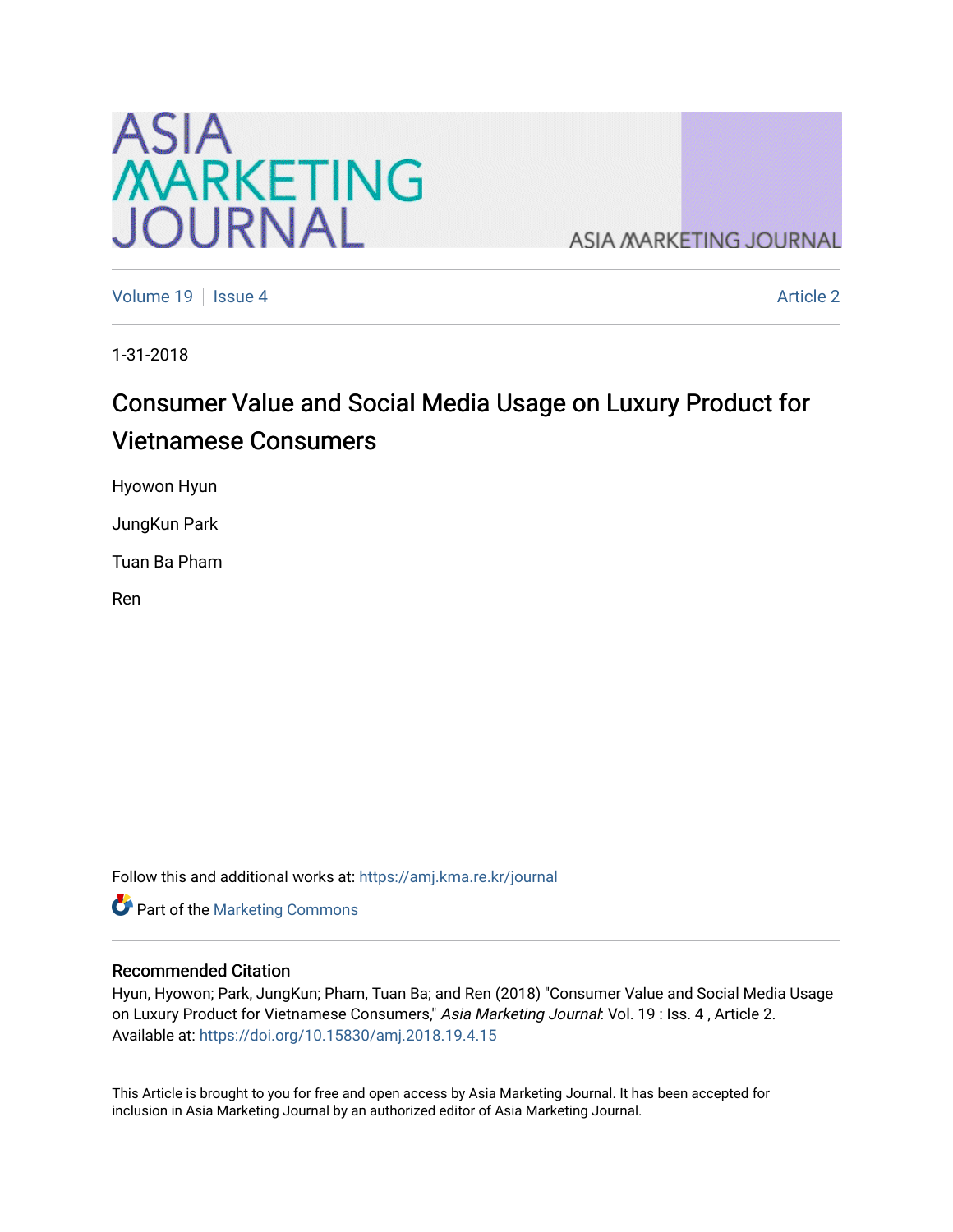# Consumer Value and Social Media Usage on Luxury Product for Vietnamese Consumers

Hyowon Hyun\* JungKun Park\*\* Tuan Ba Pham\*\*\* Tianbao Ren\*\*\*\*

Vietnamese luxury market is rapidly growing, however, there is a few researches on Vietnamese consumers' perceptions of luxury products and influential factors in purchasing intention. The purpose of this study is to explore Vietnamese consumers' value dimensions and mediating effect of social media information for their decision making for luxury product. Data were collected using self-administered mail survey. This study examines the influences of consumers' perceptions of quality and value, and social media word-of-mouth on Vietnamese consumers' luxury purchase intention.

Key words: Luxury product, social media, perceived quality, value dimensions, Vietnamese Consumers

# Ⅰ. Introduction

Demands of luxury products, a concept of refined enjoyment, elegance, and desirable but not essential (Goody 2006), are attracting more and more consumers all over the world and Vietnamese market is no exception. In addition to owning the expensive luxury items, the consumers are given the satisfaction of the extra-added psychological benefits like elevated self-esteem, prestige, and a sense of a high status by the attributes of luxury products/ services. Thus, despite the recession global economic, luxury market is still projected to continue growing at a steady rate of  $2 - 3\%$ ,

Doctoral Student, Business school of Hanyang University, Korea (hhwony326@gmail.com)

<sup>\*\*</sup> Professor, Business school of Hanyang University, Korea (viroid2007@gmail.com), Corresponding Author

<sup>\*\*\*</sup> Doctoral Student, Global Retailing at University of Houston, USA (tbpham@uh.edu)

<sup>\*\*\*\*</sup> Doctoral Student, Business school of Hanyang University, Korea (rtb630678601@gmail.com)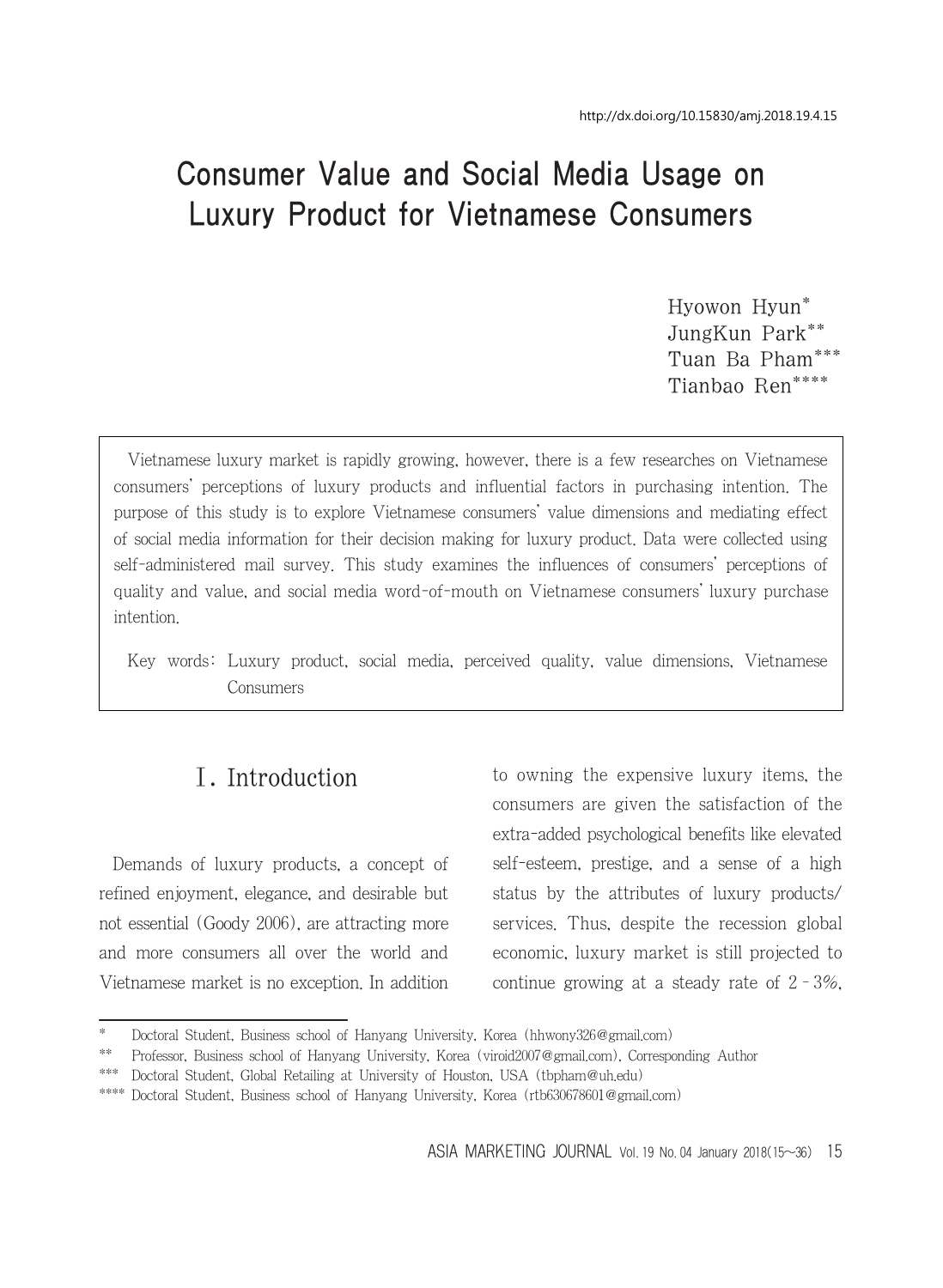reaching an estimated  $\in$  280 - 295 billion in revenue (Kim and Wingate 2017). The considerable growth of the luxury-goods market has mainly been boosted by emerging Asian economies where middle classes with increasing disposable income are rising dramatically (Gorrab 2013; Neate 2013). Vietnam is one of the most attractive market in Asian with the economic growth of middle class. The middle class, who will use 18% of their monthly income, will be tripled in Vietnam (Lee and Nguyen 2017). Moreover, following with increasing of household income level (Truc, Thanh, Nguyen and Jan 2016), for foreign retailers Vietnam is a fascinating marketing with a high population base and high growth rate of population. In addition, some foreign brands such as from Europe, U.S., Japan and South Korea are take intense competition in Vietnam (Lee and Nguyen 2017). Vietnam retail market's growth has driven by increasing demand of consumer goods and rising disposable incomes. Expanded urbanization and increased rural retail areas in recent years which promoted by improved infrastructure will be making easier such growth of luxury market. Associated with rapid economic development and increased education, the next-generation Vietnamese consumers who are markedly different from their predecessors in terms of information have more information about products and markets, and therefore more sophisticated needs of quality and value products. With the perception of luxury products as the driving factor in the tangibalization of success (Lee 2012), middle and upper classes' willingness to pay a large amount of money for luxury product (D'arpizio, Levato, Zito and de Montgolfier 2014), Vietnam retail market has been the land of promise for luxury products besides the new fascinating luxury markets such as Russia, Brazil, China, etc. (Diniz 2014). However, the factors influencing on purchase intentions for luxury products in Vietnam is limited despite its necessaries for marketing strategies for global luxury brands.

According to report on social media marketing published by Sashi (2012), major Vietnamese market research company, social media has been an important channel of customer care in Vietnam. More and more customers use social media as a channel to interact with companies, including questioning, commenting, reviewing products/services, getting advices as well. Moreover, about half of respondents agree that they are impacted by "advertising" posted by people in their friend lists or people they are following. Previous study around luxury fashion brand showed that social medial is dramatic impact on brand equity especially in consumers' purchase intention (Kim and Ko 2012). To authors' knowledge, until now there are no academic research on factors affecting the social media word-of-mouth as well as its effects on purchase intentions, especially luxury industry in Viet Nam. By examining Vietnamese consumers' perception of quality on luxury products, which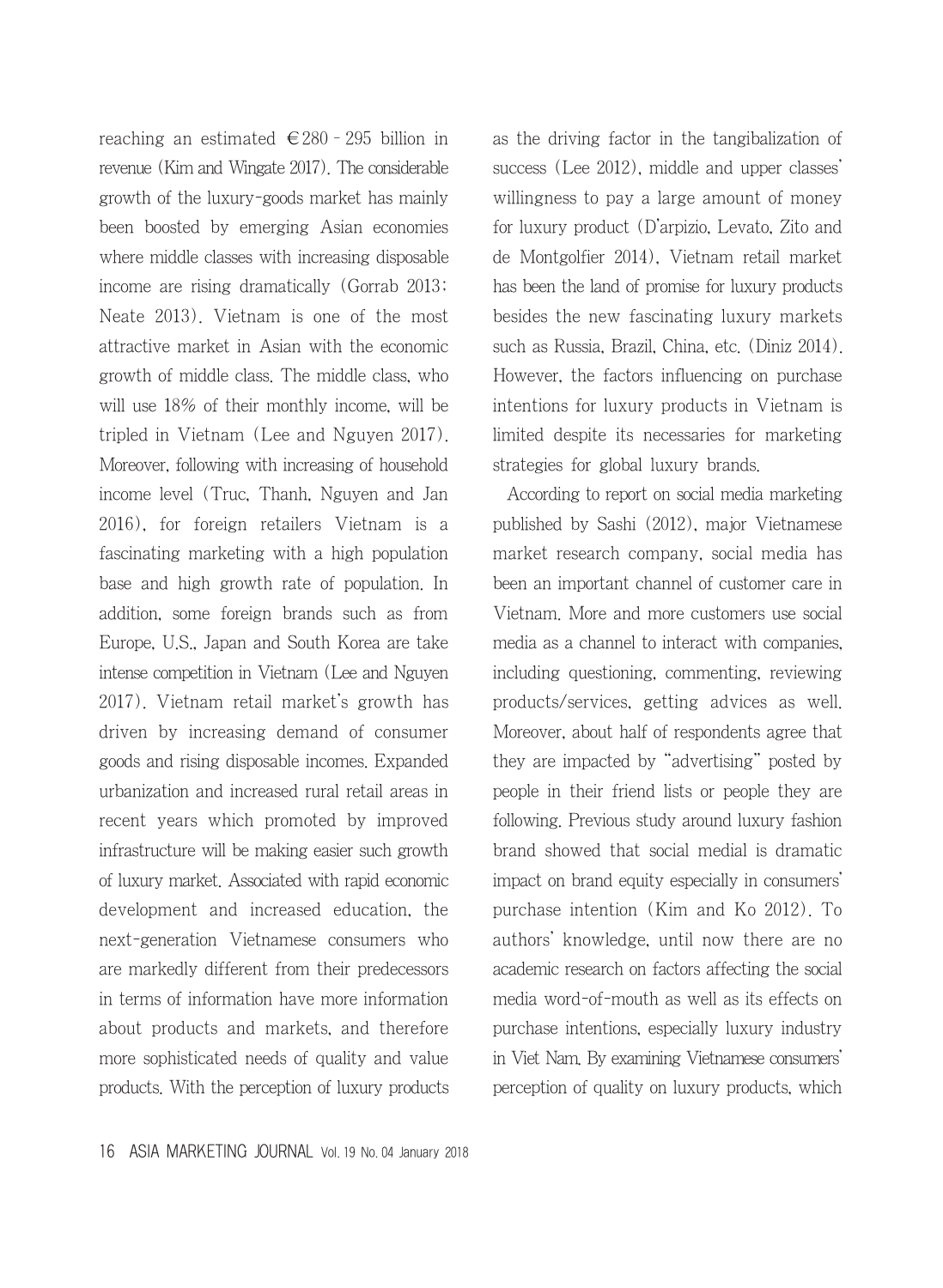impact on purchase intentions for luxury product and social media word-of-mouth, this study willl research the literature of Vietnamese consumer behavior towards purchasing luxury product due to socioeconomic changes. This study will explode whether luxury retailers can strongly appeal to the consumers' purchase motivations in their marketing campaigns, by understanding Vietnamese consumers' perceptions and factors influencing purchase intentions for luxury products.

# Ⅱ. Theoretical Background

For the majority, consumer perceived value has been the great interest for consumer behavioral researchers and marketers, and it has been playing an important role in the survival of organizations and businesses. However, there was no consensus to define consumer's perceived values. Moreover, only customers can realize the value of the offered products or services (Teas and Agarwal 2000). There are two different approaches to the consumers' perceived value. Firstly, perceived value is a construct including benefits received (i.e., economic, social, and relational) and sacrifices made (i.e., price, time, effort, risk, and convenience) by consumers (Cronin, Michael, Hult 2000). According to another major approach, the perceived value is identified as a multidimensional construct (Sweeney and Soutar 2001).

Focusing on value of luxury product, Vigneron and Johnson (2004) developed two distinct dimensions of luxury product value perceptions, namely personal perceptions and non-personal perceptions. Wiedmann, Nadine and Astrid (2007) conceptualized that luxury products have four latent value dimensions: social, individual, functional, and financial. Shukla (2011) proposed a brand luxury index by classifying three major dimensions of luxury value perceptions: social value perceptions including conspicuous value and status value, personal value perceptions including hedonism and materialism, and functional value perceptions including uniqueness and price-quality perceptions. Under the impact of the same stimulus (i.e. new product, advertising, and promotion program), consumers from different cultures have different perceptions, attitudes, and behaviors towards the products (McCracken 1990). Indeed, consumers' perception of value for the purchasing process is principally influenced by cultural dimensions of uncertainty-avoidance and individualismcollectivism (Sabiote, Dolores and Castañeda 2013). Moreover, priority hierarchy of value dimensions is varied from country over other countries. For example, quality value is the most important dimensions for Chinese Generation Y consumers, while emotional value appeared to be the most important dimensions for US Generation Y consumers (Zhao 2006). In fact, there are a sharp differences between developing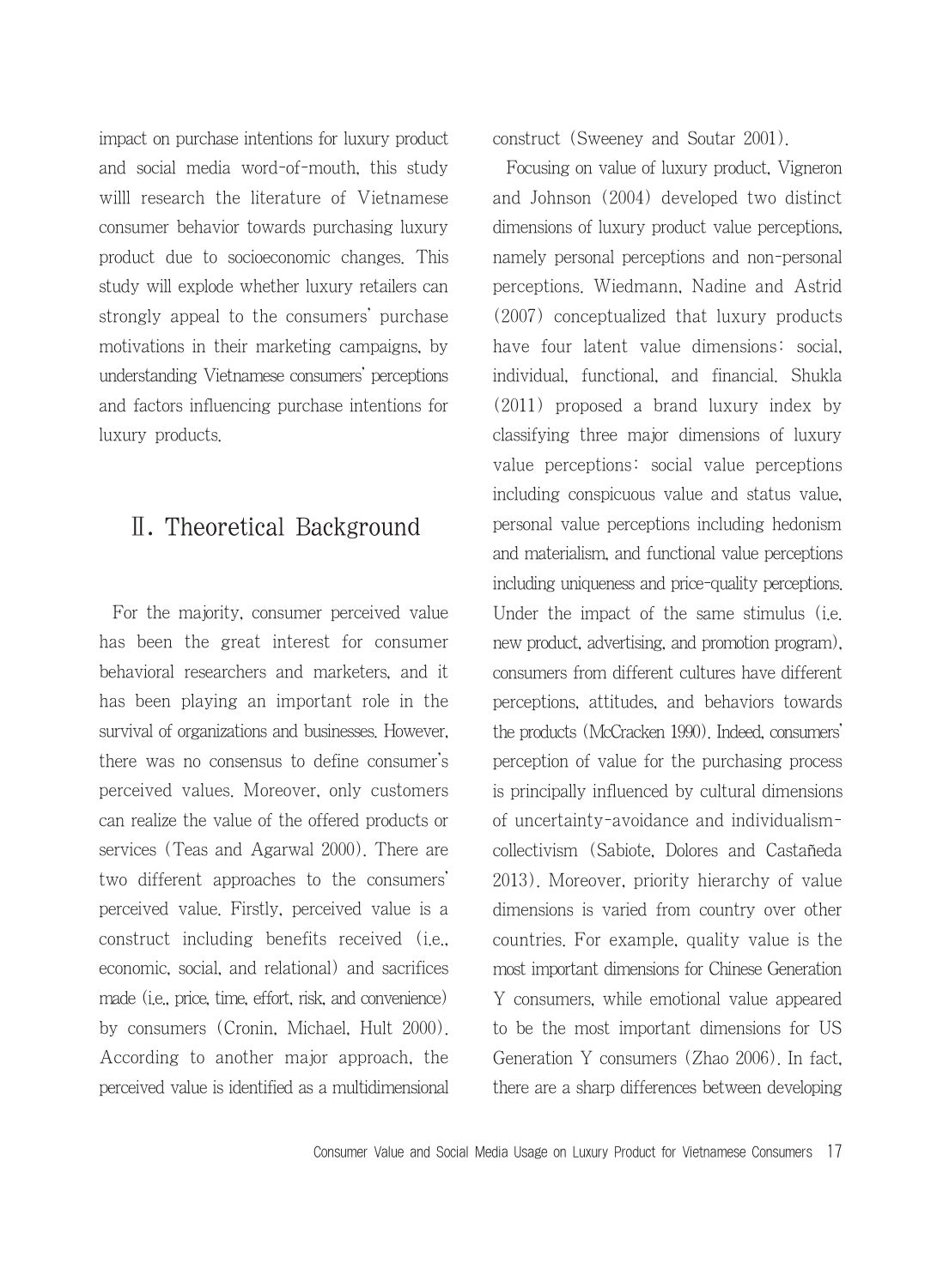countries such as Vietnamese consumers and others from developed countries. According to Herche (1992), consumers in advanced countries are likely to perceive that domestic products are higher quality than the imported products; whereas, consumers in developing countries, such as Vietnam, tend to be convinced by the fact that the local products are not as good as the imported (Agbonifoh and Elimimian 1999; Nguyen, Trang and Nigel 2008). Thus, based on the preceding research carried out empirical test, this study examines (a) whether the social values, including conspicuous value and status value, influence on consumers' luxury purchase intentions, (b) whether hedonic value has an impact on purchase intentions for luxury products, and (c) whether utilitarian value and luxury purchase intentions have a correlative relationship.

## Ⅲ. Literature Review

## 3.1 Vietnamese Consumer Research and Market

Vietnam is at an early stage of retail modernization with development of modern retail outlets, such as hypermarkets, shopping centers, and convenience stores in all major cities. After becoming a member of the WTO in 2007, and latest becoming a member of The Trans-Pacific Partnership (TPP), which agreement was reached on 5 October 2015 after 7 years of negotiations. Vietnam represents an attractive market for retail investment with a considerable potential. According to Lee and Nguyen (2017), The economy in Vietnam grew 6.5% with 9.6% exports increase and 9.8% of retail sales gain in 2015. In addition, Vietnam retail value sales still shows double digit growth due to continuous urbanization, increasing consumer living standards, and large young population. Thus, foreign retail giants' money is increasingly poured into the retail industry in Vietnam. However, Vietnam retail industry has not received much attention from academics, especially modern retailing.

Vietnamese consumers' living standards have rapidly changed after since policy changes, market reforms, emergence of local entrepreneurs, and multinational corporations' investments (Shultz 1994; Nguyen and Siok 2011). Vietnamese consumers have spent more money to satisfy their growing demands, and their growth of consumption was above 7.4% in the period from 2001 to 2016. Almost all Vietnamese consumers shop at least five or six times a week (Maruyama and Le 2009). Moreover, consumption patterns of Vietnamese people have changed to spending more and saving less, as well as better quality and high value products. They have reacted positively to modern retailing models (Heath 2000). Vietnamese consumers' expenditure method, especially the new rich, might be impacted by not only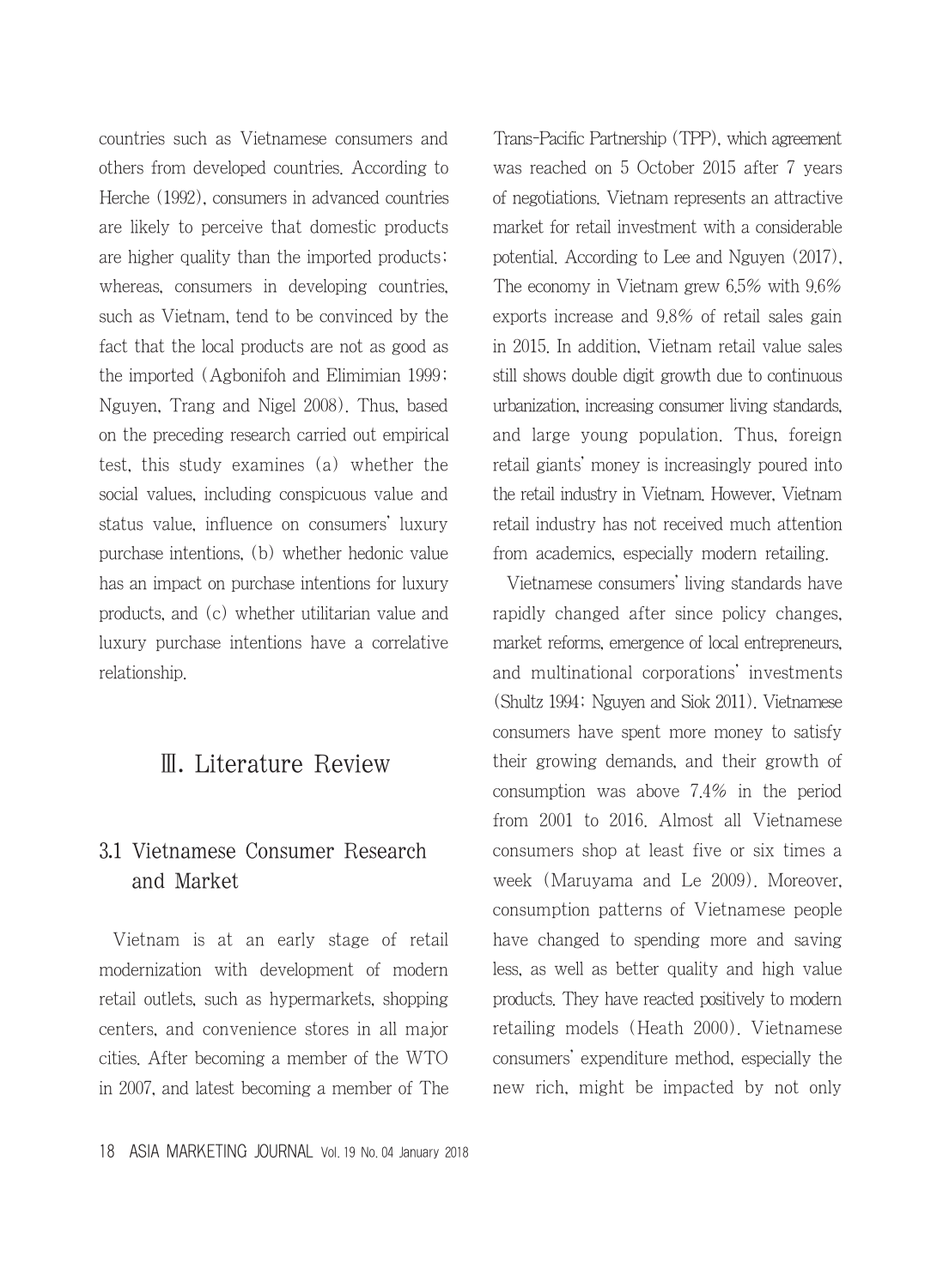rationality but also cultural traits, such as their desired image and status. The nature of man is a social creature, so, what others think, feel, and act has a significant effect on Vietnamese consumers. In addition, social media is one of key factors impacting on their behavior. Vietnamese consumer behavior and attitudes are controlled by the belief that they are happier and have higher social status if they buy and use goods which others desire to possess. Many Vietnamese people believe that using luxury products could improve their value, image, and social position. Moreover, the market economy, consumer orientation, and materialistic value are extremely dominant to Vietnamese consumers' perceptions of luxury products, which present their prestige and power.

#### 3.2 Luxury Brand/product

What are luxury products? Besanko, Ronald and Gibbs (2011) defines that luxury is personal, relative, and idiosyncratic. In an economics sense, a luxury good, contrast to a necessity good, means an increase of consumption higher than the rate of income (Besanko et al. 2011). Sociological sense, the concept of luxury refers to the social status conferred to an individual who buys and uses by other members of a group (Wegener 1992). According to Veblen (1965), these products are the objects of conspicuous consumption, which satisfy the needs of public display of discretionary economic power rather than their real needs. Price is often used as the measurement of luxury, because high prices often have a positive relationship with the perceived value of product (Vigneron and Johnson 1999).

With unique characteristics of premium quality, a heritage of craftsmanship, recognizable style, premium price, uniqueness, and global reputation, luxury brands provide consumers with a sense of indulgence and are expensive for the individual (Nueno and Quelch 1998). Generally, researchers agree that luxury products have three basic characteristics, including indulgence, expensiveness, and scarceness (Vigneron and Johnson 1999). Consumers buy luxury products primarily for symbolic reasons to reflect their individual or social goals (Wilcox, Hyeong and Sankar 2009). In addition to owning the pricey items, the consumers are given the satisfaction of the extra-added psychological benefits like esteem, prestige, and a sense of a high status by the attributes of luxury products/services. However, concept of luxury is subjective (Phau and Prendergast 2000) is changed across the market segments and time, and depends on consumer's perception of value. Although both western and eastern consumers seek to purchase luxury products in order to express their individuality and exhibit their social standing (Wilcox et al. 2009), motivations for purchasing luxury products are likely to vary by culture (Bian and Forsythe 2012). While consumers in individualist societies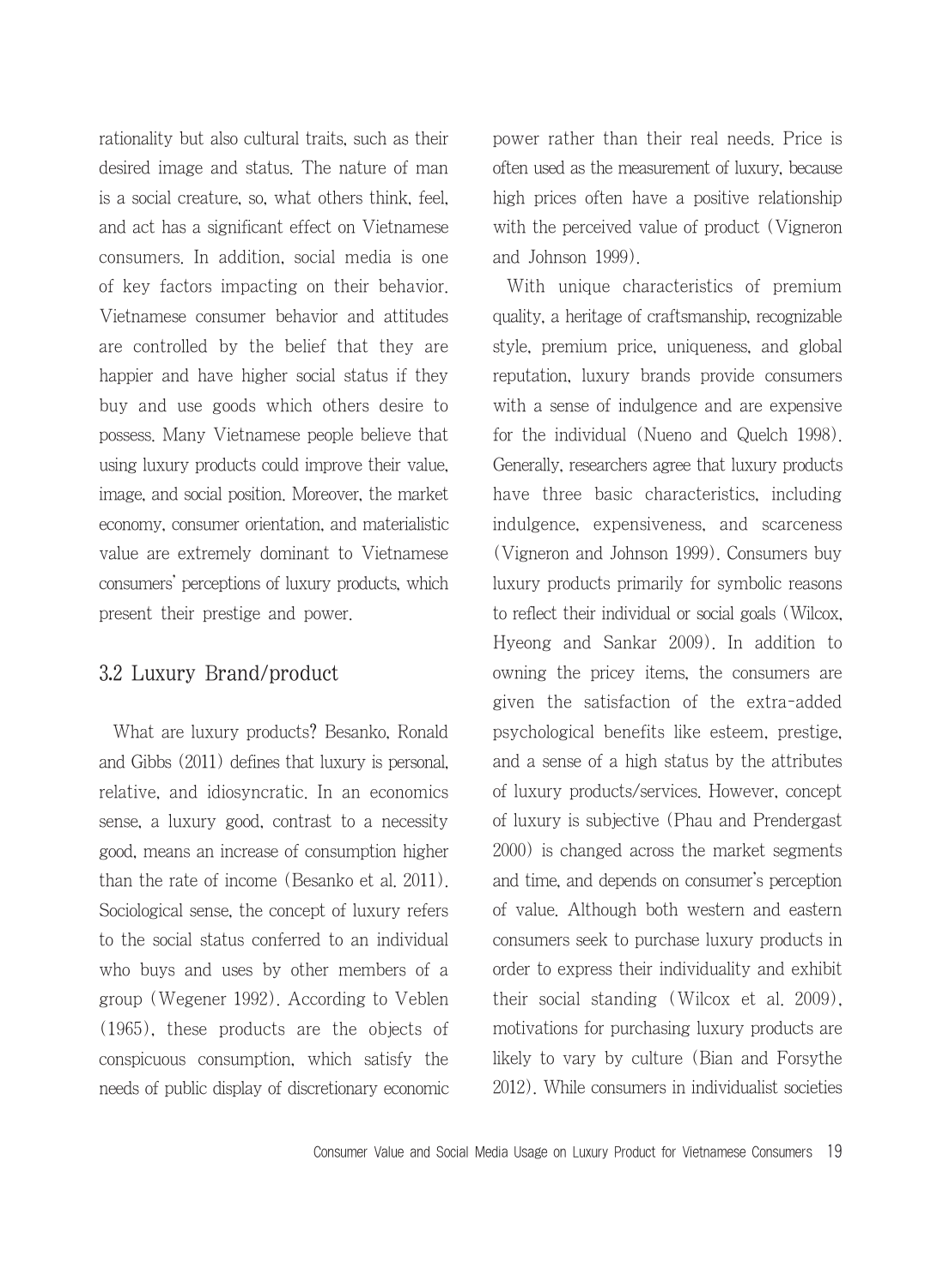focus on consciousness, emotional independence, and individual initiative, consumers in collectivist societies tend to share common values and norms such as emotional predispositions, common interests, and mutually agreed upon social practices as well as desire to enhance their self-presentation through purchases of luxury products (Etzioni 1968).

#### 3.3 Perceived Quality on Luxury Product

Quality could mean degree of excellence, as in, "a quality product" or "work of average quality". By extension, perceived quality is defined as the consumers' judgment about the overall superiority or excellence of an entity or a service (Zeithaml 1988). Jin and Suh (2005) insisted that perceived quality is the key factor in the consumer decision, as a result, consumers will compare the quality of alternatives with regards to price within a category. Prestige goods are expected to show evidence of greater quality, and luxury goods should display even greater levels of quality (Garfein 1989). Besides, according to Aaker (1996), perceived quality can deliver value to customers by offering them a purchase reason and by differentiating the product or brand from competitors. Some research revealed the close correlation between luxury consumption and the products' quality. Luxury brands/products are expected to display greater quality (Roux 1995). Accordingly, consumers purchase and own luxury products because of their higher quality (Vigneron and Johnson 1999). Indeed, there are numerous empirical studies that indicate perceived quality is the most important determinant of the perceived value (Zeithaml 1988; Harris and Goode 2004). Thus, the model proposed in this study suggests that four dimensions of perceived values of luxury products are highly correlated to consumers' quality perceptions, which is hypothesized as below:

- H1: Consumers' perceived quality in luxury products influences positively perceived conspicuous value.
- H2: Consumers' perceived quality in luxury products influences positively perceived status value.
- H3: Consumers' perceived quality in luxury products influences positively perceived hedonic value.
- H4: Consumers' perceived quality in luxury products influences perceived positively utilitarian value.

#### 3.4 Value Dimensions

Defining perceived value only on customer perceived price is a vital but inadequate conceptualization because price is highly interrelated and frequently used with the concepts of benefits and sacrifice (Boksberger and Melsen 2011). So, consumer perceived value is commonly defined as "a ratio or trade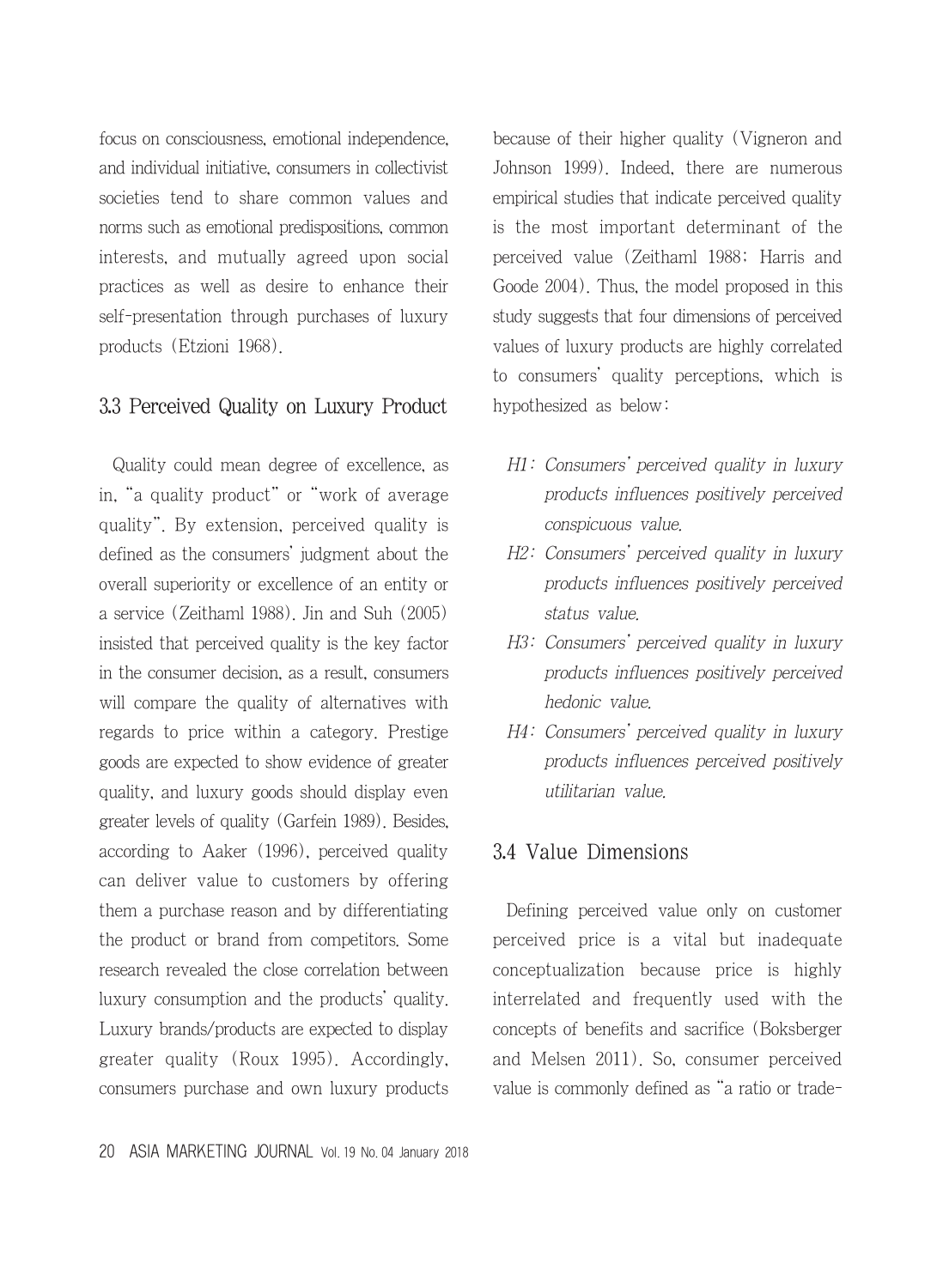off of total benefits received to total sacrifices" (Patterson and Spreng 1997). Conceptualized by Zeithaml (1988) and Cronin et al. (2000), perceived value is the consumer's overall assessment of the utility of a product based on perceptions of what is received and what is given. Since then, perceived value research has become an interdisciplinary area involving psychology, sociology, economic and business concepts. In this research, the term "perceived value" refers to a judgment of preference by consumers (Grewal et al. 1998). For more details, perceived value is the worth that a product or service has in the mind of the consumer and affects his or her willingness to pay for the product/service. For the majority, consumers are not able to aware of the true cost of service or production for the products they buy; therefore, they simply have an internal feeling for how much certain products are worth to them. Analyzing consumer choice to buy or not to buy, to pick out between two products, and to select one brand or another, Vegneron and Johnson (1999) provided the perspective on aspects of luxury by perceived values, contingent on a particular socioeconomic framework. However, the value of the luxury products consumers perceive have changed as a result of globalization and modernization. Also, there are some difference towards perceived values of luxury products based on local cultures. Therefore, this study examine four common perceived values of luxury products, including conspicuous value, status value, hedonic value, and utilitarian value.

#### 3.5 Value: Conspicuous

Consumers forged their own identity by the products they use (Belk, Kenneth and Robert 1982) and they use price indication as the surrogate for degree of prestige (Groth and McDaniel 1993). Moreover, consumer perceived higher prices as a characteristic manifestation of greater quality (Rao and Monroe 1989), which contribute to the luxury products' desire. As a result, consumers, not only the rich but all social classes too, spend a lot on products or services for the specific purpose of publicly displaying their wealth and their social status (Veblen 1965). Also, luxury products are preferred for many consumers in developing their social value (Shukla 2011). Thus, the luxury products could dominate the market for conspicuous consumers who utilize them to show their wealth, power, and social status. The consumer behavior is directly or indirectly affected by social factors, such as family, social status, and reference groups. Based on Bourne's study (1957), researchers worked and concluded that the reference groups have an influence on the conspicuousness of a product (Bearden and Etzel 1982). Conspicuous value of luxury products among the public can fulfill the need of their consumers to impress others and show their "success". Evenly, there are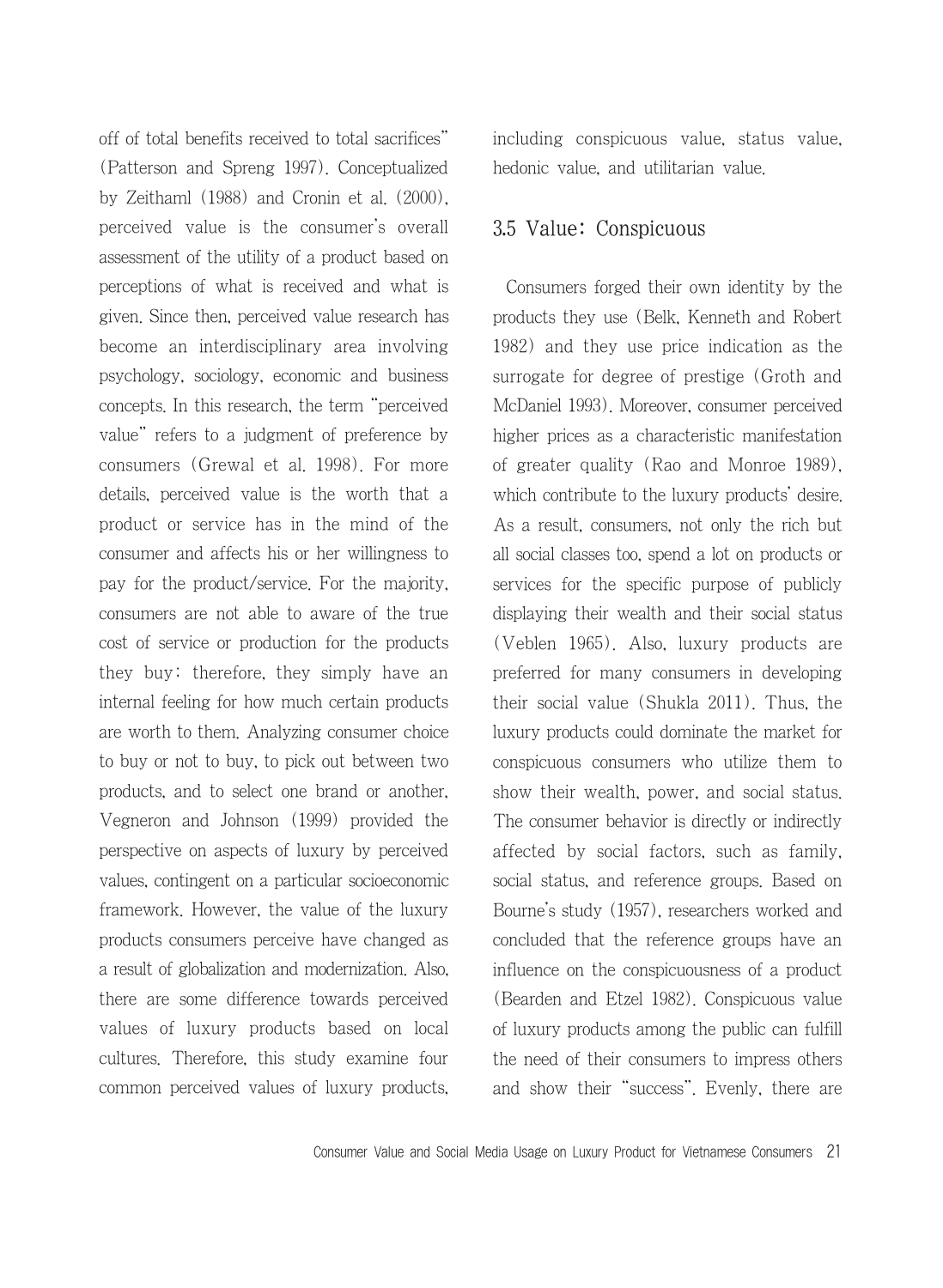people who are willing to buy counterfeit products rather than buying the same quality product but not branded in order to satisfy their needs of conspicuousness (Grossman and Shapiro 1988).

- H5: Perception of conspicuous value has a positive impact on social media wordof-mouth.
- H6: Perception of conspicuous value has a positive impact on purchase intentions for luxury product.

#### 3.6 Value: Status

Dittmar's research (1994) on the motives for luxury consumption reveals that people usually purchase and use luxury products to impress others. As many consumers' perceptions, luxury products could give them a sense of belonging to an exclusive group of the minority who bear the expense of these pricey items (O'Cass and McEwen 2004). As some research, status value of luxury products is the key reason of consumers' decision on purchasing luxury products. Thus, advertising and marketing campaigns from the world's leading luxury brands and retailers often use images of toptier social class to motivate consumers' desire to obtain status through material possessions. Although consumers belonging to western developed countries have a much higher focus on their actual self-concept (Shukla 2010),

22 ASIA MARKETING JOURNAL Vol. 19 No. 04 January 2018

consumers' luxury purchase intentions in eastern emerging markets are significantly affected by status value (Shukla 2012). Nowadays, people tend to prefer connections with the others through social network to offline. Whether or not there are Vietnamese consumers who use social network as a method to show their "upscale" social status through luxury products they possess?

- H7: Perception of status value has a positive impact on social media word-of-mouth.
- H8: Perception of status value has a positive impact on purchase intentions for luxury product.

#### 3.7 Value: Hedonic

Associated with growth of society, people's demand for products is increasing and diverse. The needs of people are no longer just for consumer products, but also products of enjoyment. Their choice might be driven by non-cognitive and unconscious motives (Dichter 2002). Some products are known to have sentimental value beyond their functional utility (Sheth, Bruce and Barbara 1991a). Hedonic consumption is defined as the "consumer behavior that relates to the multisensory, fantasy, and emotive aspects of product usage experience" (Hirschman and Holbrook 1982, p. 92). It suggests that the exhilarating experiences a consumer has when using those products will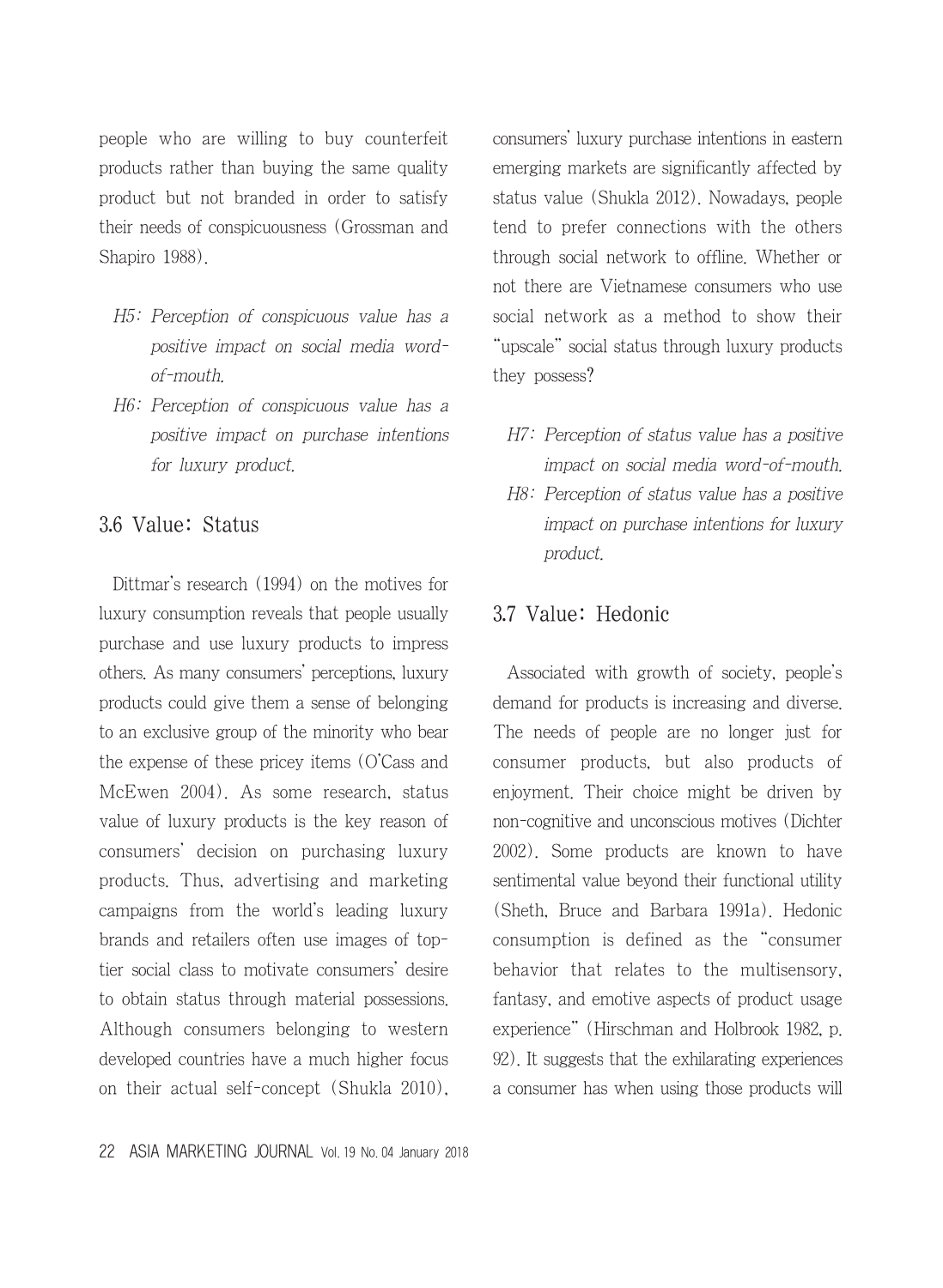drive his or her purchases because hedonic products are involved with hopes, dreams, and desires. Luxury products create favorable environment for the hedonic consumption (Vigneron and Johnson 2004) due to their subjective intangible benefits, important parts of perceived utility as a result of purchase and consumption of luxury products (Vigneron and Johnson 1999). Recent research shows that the effects of hedonism on luxury purchase intentions are more in western developed markets than eastern emerging markets (Tse, Russell and Nan 1989; Shukla 2012).

- H9: Perception of hedonic value has a positive impact on social media wordof-mouth.
- H10: Perception of hedonic value has a positive impact on purchase intentions for luxury product.

#### 3.8 Value: Utilitarian

In terms of the shopping motive, consumers choosing among products are driven by both hedonic and utilitarian considerations (Grewal et al. 2003). Obviously, while hedonic consumptions give consumers more experiential, exciting, fun, and pleasant, utilitarian consumptions are mainly instrumental and functional (Strahilevitz and Myers 1998). As Overby and Lee's study (2006), "utilitarian value is defined as an overall assessment of functional benefits and sacrifices of functional benefits and sacrifices" (p.1161). Utilitarian consumers' shopping is generally achieved by the urge of particular consumption demands. Through practical information and understanding, consumers have gained the confidence and attitude towards products, which influences on their behavior, belief, and judgment on products selected. Many people still believe that price and quality of products has existed a positive relationship (Rao and Monroe 1989), which is one of the reasons for high price of luxury products. If consumers perceived a branded product being more expensive than normal standards, that product would be more value in the consumers' mind (Brucks, Valarie and Gillian 2000). Understanding this market sentiment, luxury brands charge higher prices than regularly purchased brands (Shukla 2012). The authors of research on signaling status with luxury goods demonstrated that price-quality relationship is usually used to create and present the users' image (Hung et al. 2011). Based on increasingly growth of social network, social media word-of-mouth has gradually become the main channel of communication to promote the consumers' upscale image with others.

- H11: Perception of utilitarian value has a positive impact on social media wordof-mouth.
- H12: Perception of utilitarian value has a positive impact on purchase intentions

Consumer Value and Social Media Usage on Luxury Product for Vietnamese Consumers 23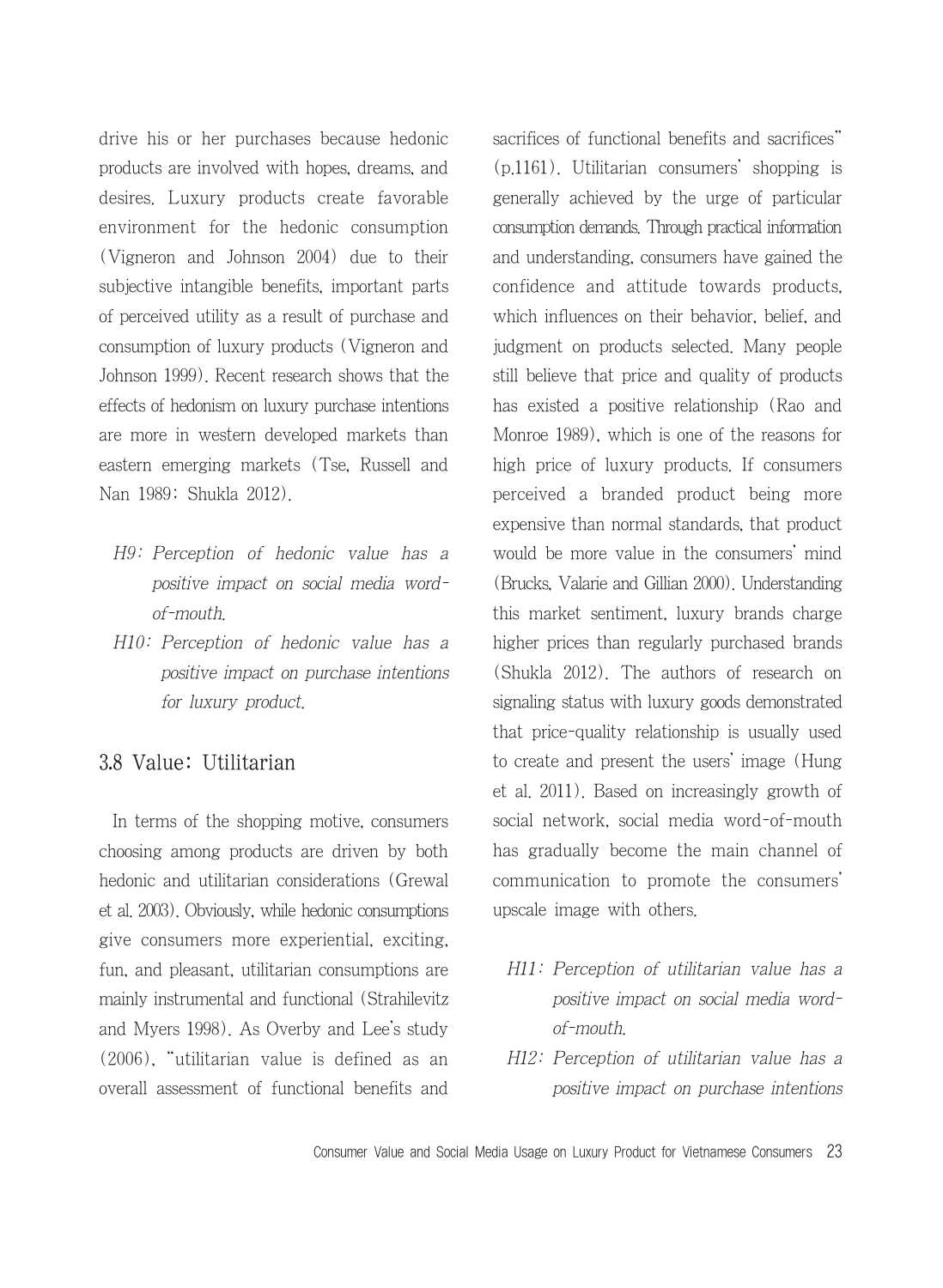for luxury product.

# 3.9 Social Media Word-of-Mouth and Purchase Intentions for Luxury Products

Traditionally, the term "luxury" would be assigned to items that were both uncommon and scarce and limited to the glamorous elite (Nueno and Quelch 1998). Nowadays, luxury goods have been democratized into commodities anyone can own, but not lose its identity. Although luxury goods are defined as nonessential but more enjoyable items, consumers' perceptions of luxury items are not consistent across individuals, primarily because luxury is a subjective concept (Phau and Prendergast 2000) depending on consumers' hobbies, cultures, as well as perceptions of indulgent value, functional value and price. Vietnamese people's definition of luxury is quite different with the other markets, as it is led by premium price and quality rather than exclusiveness or uniqueness (Lee 2012). Social media have changed consumers and marketers' communicate (Nambisan and Baron 2007). Social media websites attract millions of users, many of whom integrate the sites into their daily lives and business practices (Okazaki 2009). According to recent research, more and more organizations employ social media to share, co-create, discuss, and modify user-generated content (Kietzmann et al. 2011). Social media have become an increasingly

important communication channel for firms and consumers. Due to its immediacy, social media is an ideal unparalleled platform for consumers to share their product experiences and opinions, through word-of-mouth (Zhang, Xin and Yu 2012), which refers to the spreading of online reviews, arguments, and recommendations on products or service providers based on personal experience with specific products or service with a view to generating persuasive effects on the targeted audiences (Shih, Kee and TC 2013). Taking into account that consumers usually ask for advices from relatives, friends, and peers. Besides, consumers also look at the comments about products/ services on social networks prior to purchasing an item. Consumers' perception of products and services would be obviously impacted by social media word-of-mouth. Consumers usually find out information related to products they intend to purchase in order to mitigate perceived risks (Srinivasan and Ratchford 1991).

Certainly, luxury products are no exception. Word of mouth is one of information channels that consumers are easily to approach information. Many previous research have revealed the influences of offline and online word of mouth on consumer purchasing behaviors (Lau and Ng 2001; Nabi and Hendriks 2003).

H13: The social media word-of-mouth influences positively purchase intentions for luxury products.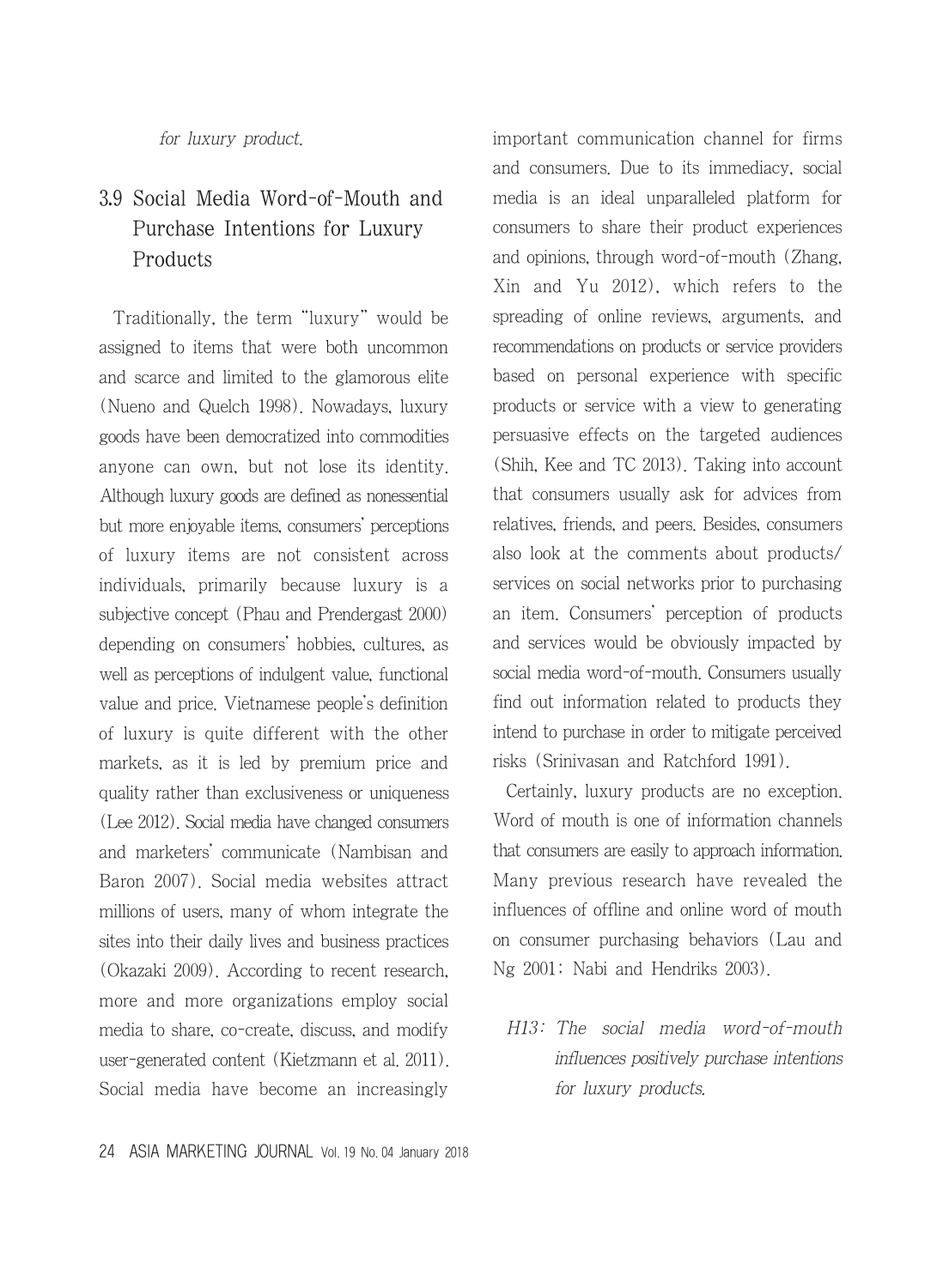<Figure 1> Conceptual Model of Research



### Ⅳ. Methodology

## 4.1 Data Collection and Sample Characteristics

Quantitative research is conducted with survey data which consists of a series of bilingual questionnaire related to the study concepts. The questionnaire was initially prepared in English, then translated into Vietnamese and back translated into English. The original and back-translated English questionnaires were compared and modified if necessary to eliminate discrepancies between the two versions to verify the accuracy of the translation. Data is mainly collected in two biggest cities of Vietnam: Hanoi and Ho Chi Minh City. Respondents are adults at least 18 years old who are living or working at there. The mail survey is public and sent to potential respondents' company who are recruited by a Vietnamese market research company. After filtering and cleaning data collected, a final sample of 287. Sample descriptions (Table 1) showed that female respondents accounted for 44.25% of the sample, while male respondents represented slightly greater with 55.75%. Slightly over three-fourths of respondents are young people (76.3%) with age less than 30 years old. In terms of educational level, 72.13% of the sample had a bachelor degree. Annual income of respondents with less than \$2,000 accounted for 35.19%, meanwhile 35.54% of respondents had income between \$2,000 and \$6,000 and rest of respondents, accounted for 29.27% had annual income above \$6,000.

#### 4.2 Measurement and Validation

Measures for perceived quality on luxury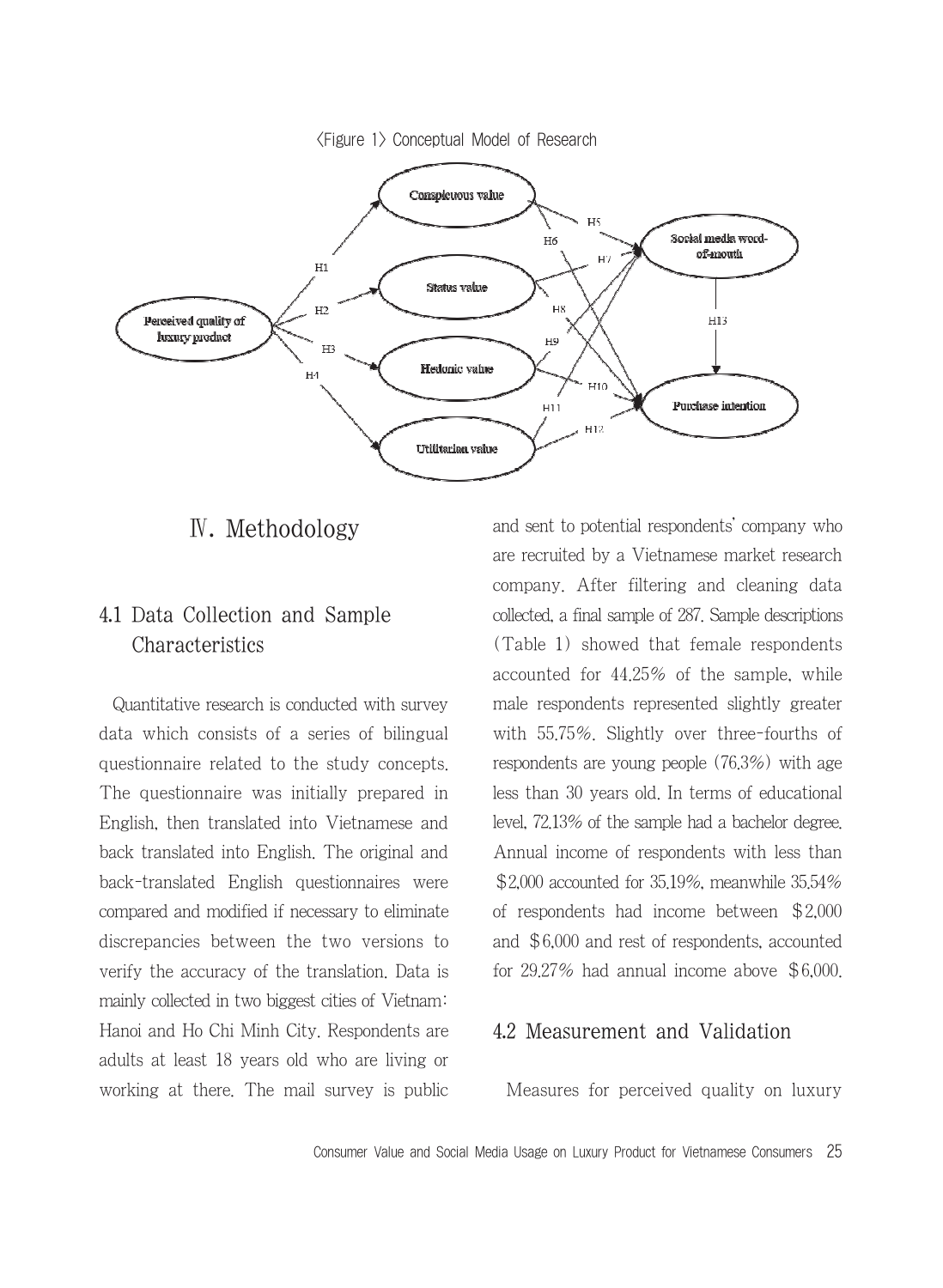| Variable  | Group                                       | Frequency        | Percent |
|-----------|---------------------------------------------|------------------|---------|
| Age       | $\langle 30 \rangle$ years of age           | 219              | 76,30%  |
|           | $30 - 50$                                   | 65               | 22,65%  |
|           | $50 - 65$                                   | $\overline{2}$   | 70%     |
|           | $65$ years of age                           | 1                | 35%     |
| Gender    | Male                                        | 160              | 55.75%  |
|           | Female                                      | 127              | 44.25%  |
| Income    | $\xi$ \$2,000                               | 101              | 35.19%  |
|           | $$2,000 - $6,000$                           | 102              | 35,54%  |
|           | $$6,000 - $10,000$                          | 31               | 180%    |
|           | $$10,000 - $20,000$                         | 31               | 180%    |
|           | $$20,000 - $40,000$                         | 12               | 4.18%   |
|           | $$40,000 - $60,000$                         | $\overline{4}$   | 1.39%   |
|           | $\geq$ \$60,000                             | 6                | 2.09%   |
| Education | Less than high school degree or equivalent  | 1                | 35%     |
|           | High school diploma or equivalent           | $\overline{9}$   | 3.14%   |
|           | Trade/technical/vocational school (2 years) | $\boldsymbol{9}$ | 3.14%   |
|           | Some college but no degree                  | 8                | 2.79%   |
|           | Associate degree                            | 30               | 145%    |
|           | Bachelor degree                             | 207              | 72,13%  |
|           | Graduate degree                             | 19               | 6.62%   |
|           | Professional degree (MD, JD, etc.)          | 1                | 0.35%   |
|           | Others                                      | 3                | 1.05%   |
|           | Total                                       | 287              | 100%    |

<Table 1> Respondents' Socio-Demographic Characteristics

product, perceived values (including conspicuous value, status value, hedonic value, and utilitarian value), social media word-of-mouth, and purchase intentions for luxury products were rated on a 5-point Likert scale ranging from strongly disagree to strongly agree. Perceived quality on luxury product was measured by Dodds, Kent and Dhruv's (1991) scale measuring 6 dimensions of perceived quality. Shukla's (2012) modified perceived value scale, which demonstrates good internal consistency reliability and validity, were used to measure consumer's perception of value on luxury products. Kuang et al.'s (2011) purchase intention scale and Jorge et al.'s (2013) social media word-ofmouth scale were used to measure purchase intentions for luxury products and social media word-of-mouth. The reliability checks were conducted to test the inter-item correlations of the measurement scales with the acceptance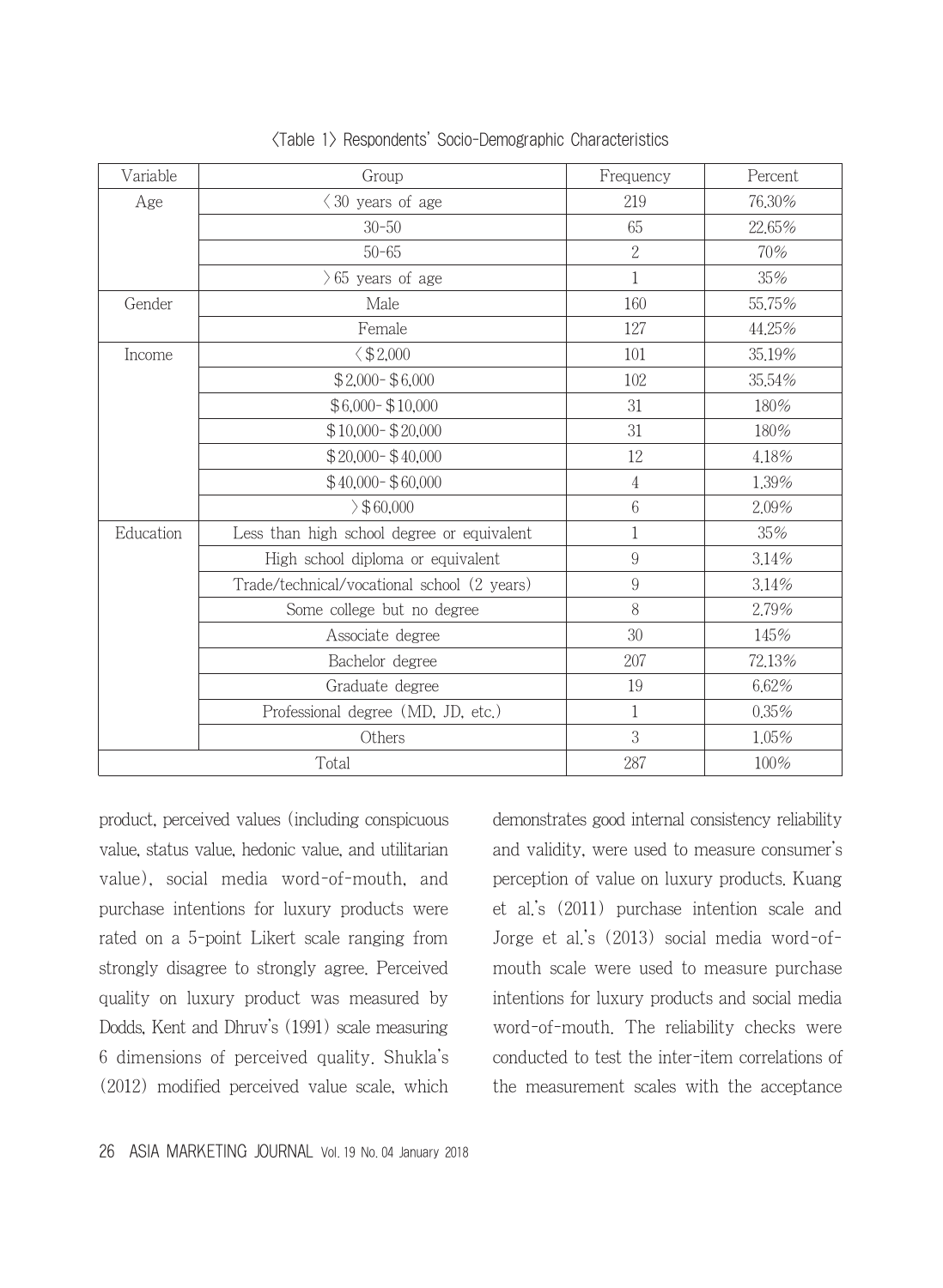|                                                                                                                 | Indicator       | Loading | $t$ -value               | <b>SMC</b> | Cronbach-a | AVE | C.R |
|-----------------------------------------------------------------------------------------------------------------|-----------------|---------|--------------------------|------------|------------|-----|-----|
| Perceived                                                                                                       | $PQ_1$          | 1.00    |                          | .59        | .89        | .55 | .88 |
| Quality                                                                                                         | PQ <sub>2</sub> | 1.00    | 15.69                    | .59        |            |     |     |
|                                                                                                                 | PQ 3            | 1.07    | 12.90                    | .63        |            |     |     |
|                                                                                                                 | PQ 4            | 1.09    | 13.19                    | .66        |            |     |     |
|                                                                                                                 | PQ 5            | .91     | 11.18                    | .46        |            |     |     |
|                                                                                                                 | PQ 6            | .78     | 10.11                    | .38        |            |     |     |
| Conspicuous                                                                                                     | CV <sub>1</sub> | 1.00    |                          | .66        | .84        | .57 | .82 |
| Value                                                                                                           | CV <sub>2</sub> | 1.01    | 13.54                    | .60        |            |     |     |
|                                                                                                                 | CV <sub>3</sub> | .91     | 13.26                    | .58        |            |     |     |
|                                                                                                                 | CV 4            | .75     | 11.17                    | .42        |            |     |     |
| Status Value                                                                                                    | SV <sub>1</sub> | 1.00    | 13.27                    | .65        | .81        | .68 | .80 |
|                                                                                                                 | SV <sub>2</sub> | 1.00    | $\overline{\phantom{a}}$ | .71        |            |     |     |
| Hedonic Value                                                                                                   | HV <sub>1</sub> | 1.00    | $\qquad \qquad -$        | .57        | .86        | .67 | .83 |
|                                                                                                                 | HV <sub>2</sub> | 1.20    | 14.43                    | .82        |            |     |     |
|                                                                                                                 | HV 3            | 1.07    | 13.41                    | .64        |            |     |     |
| Price-Quality                                                                                                   | PQP 1           | 1.00    |                          | .63        | .74        | .50 | .73 |
| Perceptions                                                                                                     | PQP 2           | .97     | 11.43                    | .51        |            |     |     |
|                                                                                                                 | PQP 3           | .79     | 9.64                     | .37        |            |     |     |
| Social Media<br>Word-of-mouth                                                                                   | SWOM 1          | 1.00    | $\equiv$                 | .46        | .77        | .55 | .77 |
|                                                                                                                 | SWOM 2          | 1.02    | 10.67                    | .68        |            |     |     |
|                                                                                                                 | SWOM 3          | .83     | 9.95                     | .50        |            |     |     |
| Purchase                                                                                                        | $PI_1$          | 1.00    |                          | .72        | .80        | .67 | .80 |
| Intentions                                                                                                      | P1 2            | .99     | 1.03                     | .62        |            |     |     |
| Goodness-of-fit: $\chi^2_{205} = 344.551$ , $p \langle .00$ : GFI=.906; NFI=.904; CFI=.958; RFI=.881; IFI=.959; |                 |         |                          |            |            |     |     |
| $TLI = 948$ ; RMR = $054$ ; RMSEA = $049$                                                                       |                 |         |                          |            |            |     |     |

<Table 2> Reliability and Validity Tests

level of Cronbach's coefficient alpha should be at least .7 (Kline 1998). The Cronbach's alpha of variables was over .7 that means all the data collected were reliable (Table 2).

#### 4.3 Analysis and Results

All the hypotheses were tested by analyzing the structural model that shows the relationships of variables after confirmatory factor analysis (CFA). After modifying the measurement model, the overall goodness of fit for this model has a satisfactory model fit ( $\chi^2{}_{205}=0$ 344.55,  $p \langle .00;$  GFI=.91; NFI=.90; CFI=.96;  $RFI = .88$ ;  $IFI = .96$ ;  $TLI = .95$ ;  $RMR = .05$ ;  $RMSEA = .05$ ). The results of the measurement model are presented in Table 2 and Table 3. For the perception of value, the predecessor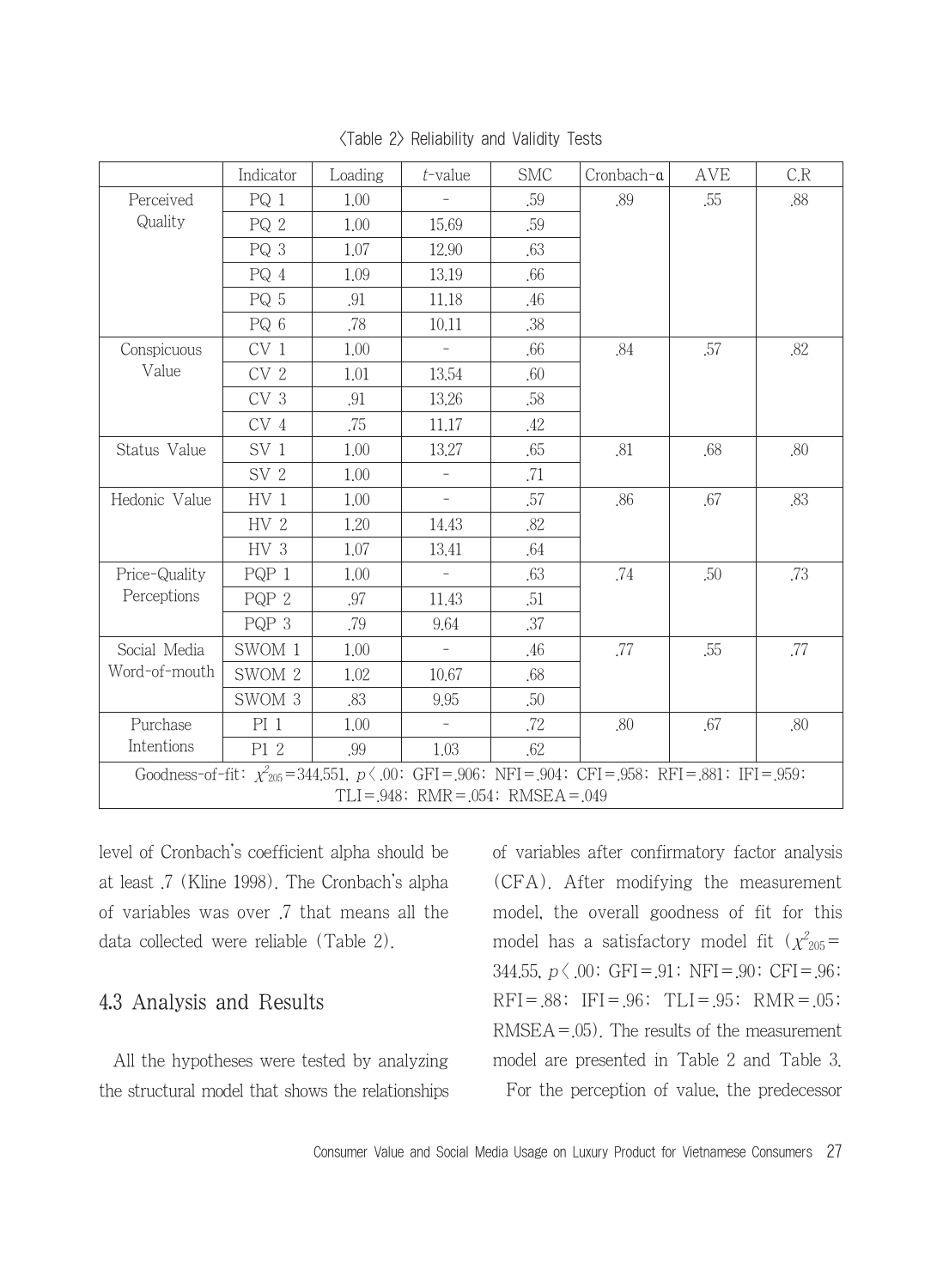|            | PQ   | <b>CV</b> | <b>SV</b> | <b>HV</b> | PQP  | <b>SWOM</b> | PI   |
|------------|------|-----------|-----------|-----------|------|-------------|------|
| PI         | 1.00 |           |           |           |      |             |      |
| UV         | .55  | 1.00      |           |           |      |             |      |
| HV         | .34  | .48       | 1.00      |           |      |             |      |
| <b>ATT</b> | .21  | .31       | .51       | 1.00      |      |             |      |
| AUP        | .57  | .44       | .50       | .42       | 1.00 |             |      |
| IUP        | .44  | .43       | .38       | .37       | .44  | 1.00        |      |
| CI         | .19  | .28       | .46       | .36       | .36  | .37         | 1.00 |
| Means      | 3.69 | 3.49      | 2.91      | 2.89      | 3.29 | 3.50        | 3.00 |
| S. D.      | .81  | .89       | .95       | .99       | .84  | .84         | .93  |

<Table 3> Construct Means, Standard Deviations, and Correlations

PQ: Perceived Quality, CV: Conspicuous Value, SV: Status Value, HV: Hedonism

PQP: Price-Quality Perceptions, SWOM: Social media Word-of-mouth, PI: Purchase Intentions

| Structural Path                                                                                                   | Coefficient | t-Value   |  |  |
|-------------------------------------------------------------------------------------------------------------------|-------------|-----------|--|--|
| $H1:$ Perceived Quality $\rightarrow$ Conspicuous Value                                                           | .74         | 8.98***   |  |  |
| $H2$ : Perceived Quality $\rightarrow$ Status Value                                                               | .46         | $6.02***$ |  |  |
| $H3:$ Perceived Quality $\rightarrow$ Hedonism                                                                    | .27         | 3.53***   |  |  |
| $H4$ : Perceived Quality $\rightarrow$ Price-Quality Perceptions                                                  | .77         | $9.95***$ |  |  |
| $H5$ : Conspicuous Value $\rightarrow$ Social media Word-of-mouth                                                 | .24         | $3.19**$  |  |  |
| $H6$ Conspicuous Value $\rightarrow$ Purchase Intentions                                                          | $-11$       | $-1.34$   |  |  |
| $H7:$ Status Value $\rightarrow$ Social media Word-of-mouth                                                       | $-.07$      | $-66$     |  |  |
| $H8:$ Status Value $\rightarrow$ Purchase Intentions                                                              | .48         | $4.08***$ |  |  |
| $H9:$ Hedonic Value $\rightarrow$ Social media Word-of-mouth                                                      | .17         | $2.19*$   |  |  |
| $H10$ : Hedonic Value $\rightarrow$ Purchase Intentions                                                           | .09         | 1.05      |  |  |
| $H11: Utiltarian Value \rightarrow Social media Word-of-mouth$                                                    | .40         | $3.86***$ |  |  |
| $H12$ : Utilitarian Value $\rightarrow$ Purchase Intentions                                                       | $-.07$      | $-0.60$   |  |  |
| $H13:$ Social media Word-of-mouth $\rightarrow$ Purchase Intentions                                               | .33         | $3.26***$ |  |  |
| Goodness-of-fit: $\chi^2_{209}$ = 364.01, $p \langle .00$ ; GFI= 90; NFI= 90; RFI= 88; IFI= 95; TLI= 94; CFI= 95, |             |           |  |  |
| $RMR = 07$ ; $RMSEA = 05$                                                                                         |             |           |  |  |

<Table 4> Structural Models Results

\*\*\* p  $\langle .001, *p \, \langle .01, *p \, \langle .05 \rangle \rangle$ 

of how Vietnamese consumers perceived the quality of luxury product has a significant positive impact on their perceptions of value of luxury products  $(p \nless 0.001)$ . In more detailed, hypotheses from H1 to H4 asserted the influences of perceived quality of luxury products on Vietnamese consumers' perceptions of their conspicuous, status, hedonic, and utilitarian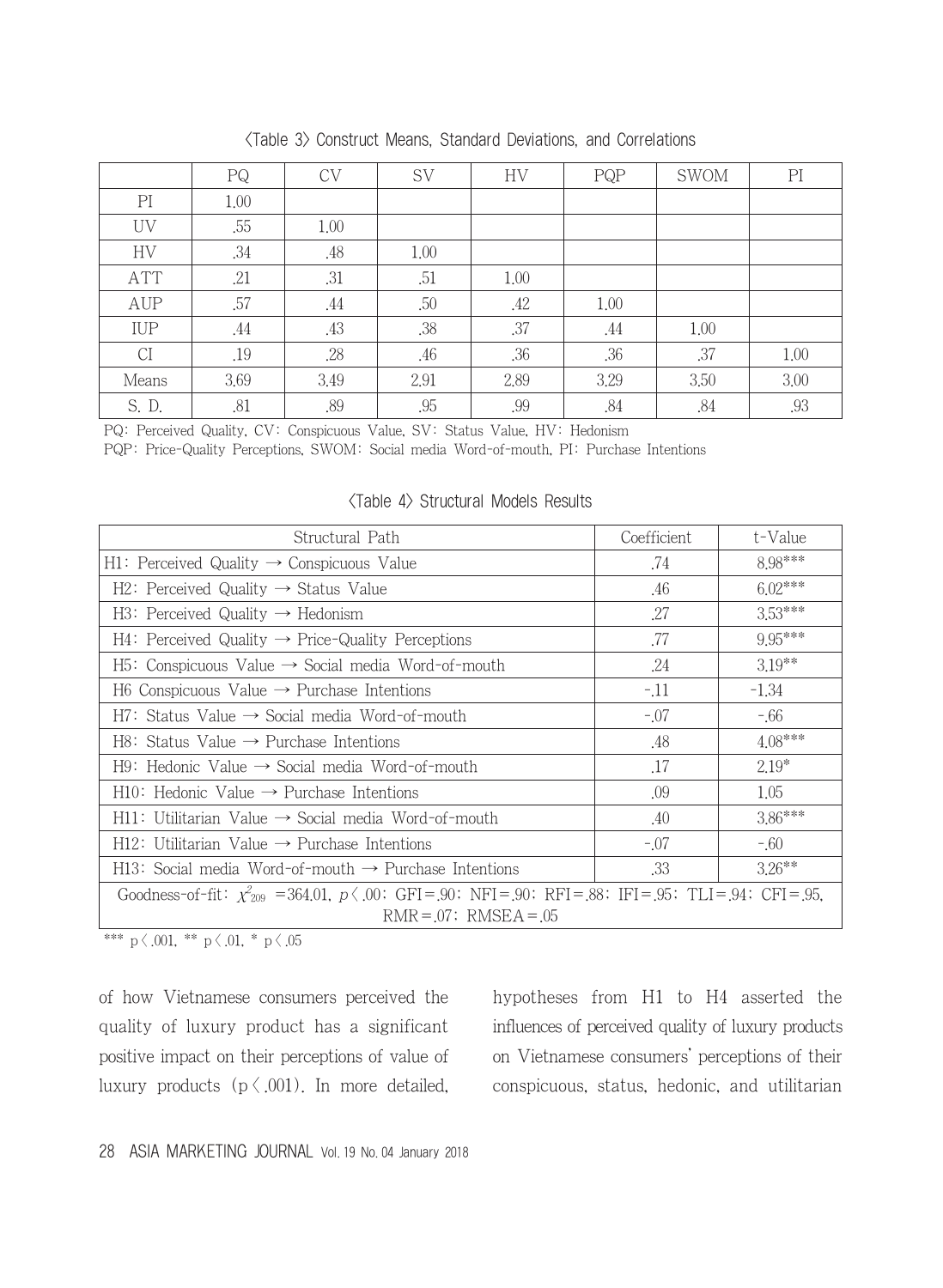value. As indicated in Table 4, results of the analysis revealed that conspicuous value ( $\beta$ = .74,  $p \le 0.001$ ), status value (β=.46,  $p \le 0.001$ ). hedonic value ( $\beta = 27$ ,  $p \langle .001 \rangle$ , and utilitarian value ( $\beta = 77$ ,  $p \leq 0.001$ ) had significant relationships with consumers' perception of quality of luxury products. Consequently, hypotheses 1, 2, 3, and 4 were supported. Focusing on social media word-of-mouth, it was hypothesized that perceived values of luxury products will impact on social media word-of-mouth. Support were observed for H5, H9, and H11 as the relationship between conspicuous value ( $\beta$ =.24, p  $\langle .01 \rangle$ , hedonic value ( $\beta = 17$ ,  $p \langle .05 \rangle$ , and utilitarian value ( $\beta$ =.40,  $p \langle .001 \rangle$  with social media wordof-mouth were found to be significant across the pooled data. However, social media wordof-mouth was not affected by status value of luxury products  $(\beta = -0.07, t-Va)$ lue= $-.66$ ). Conversely, status value had a considerable influence on Vietnamese consumers' purchase intentions for luxury products ( $\beta = .48$ , p  $\langle$ .001). In the meanwhile, their luxury purchase intentions are not impacted by conspicuous value, hedonic value, and utilitarian value of luxury products. Consequently, H8 was supported while H6, 10, and 12 were rejected. With regards to H13, social media word-of-mouth had a significant positive effect on consumer luxury purchase intentions ( $β = .33$ ,  $p \langle .01 \rangle$ . It means the hypothesis H13 was supported.

# Ⅴ. Discussions and Implications

The main purpose of this research was to carry out a systematic or formal inquiry to discover and examine the factors impacting on Vietnamese consumer luxury purchase intentions. Based on Sheth's theory on consumption value (1991b), this research examines the impact of individual perceptions on consumers' attitudes towards luxury products, which have taken effect upon their behaviors and intentions to purchase luxury products. There are some studies on consumers' value perceptions of luxury in recent years (Wiedmann et al. 2007; Berthon, Leyland, Michael and Jean 2009). Associated with the dramatic growth of developing markets, research are paying more attention to cultural differences of consumers' value perception regarding luxury goods (Tynan, Sally and Celine 2010; Shukla 2012). This paper empirically examines the Vietnamese consumers' perceptions of luxury products and their effects on intentions to purchase luxury products. The finding reveals that Vietnamese participants who intended to buy luxury products in the near future considered only status value. However, their luxury purchase intentions are not impacted by conspicuous, hedonic, and utilitarian values of luxury products. Because cultural variables were not included in our questions, some of Shukla's (2012) findings were not supported in Vietnamese context.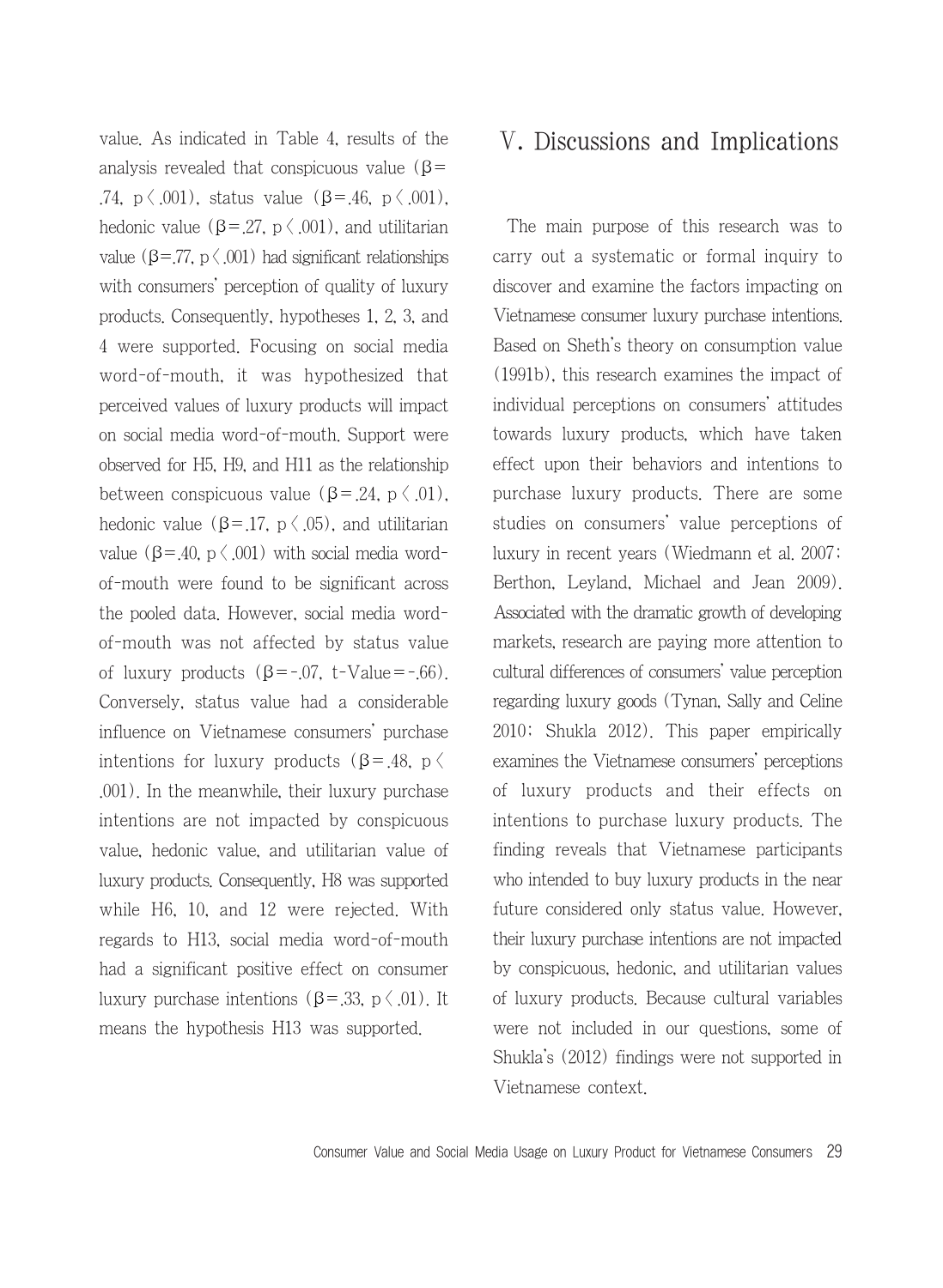In accordance to the boom of digital media, social media is increasingly showing its effects in brands' campaigns because it is getting invaluable assistance from intelligent devices in Vietnam, especially in mobile. The number of mobile users have increasingly accessed to social network every days from their phones due to their ability to interact, to spread, and to share information. However, there is much academic and business practical debate about the influence of online word-of-mouths on purchase intentions (Jalilvand and Samiei 2012; Mikalef, Michail and Colin 2013). This research has replicated the approached taken to studying online word-of-mouth with social media platform. The results indicate Vietnamese consumers' luxury purchase intentions are directly affected by social media word-of-mouth. However, an interesting finding is revealed that while purchase intentions for luxury products are only impacted by their status value, meanwhile their conspicuous value, hedonic value, and utilitarian value have influences on consumers' social media word-of-mouths.

While nine over thirteen proposed hypotheses were supported, this study's results confirm that Vietnamese consumers' purchase behavior towards purchasing luxury products has a direct or indirect relationship with their perceived quality and perceived values of luxury, as well as social media word-of-mouth. With the express purpose of initially studying factors impacting on purchase intentions for luxury products, the results of this research will directly suggest to luxury retailers the influential factors of Vietnamese consumers' decision on purchasing luxury products and their relationships. Retailers will have a comprehensive view of Vietnamese people's purchase intentions for luxury products and could map out the strategies for gaining consumers' sensory perceptions of quality and values of luxury products, especially status value which directly impact on purchase intentions for luxury products. Additionally, luxury retailers could be keen to properly exploit the strength of social media word-of-mouth in order to boost sales of luxury products.

### Ⅵ. Limitations

Obviously, many Vietnamese customers own luxury products to demonstrate their power or their social class, while others buy luxury products because of their quality, not just for appearance. The essence of issue could be explained by geographical lines. In Hanoi what is most important is the brand, whereas in Ho Chi Minh City it's more about the functionality, says Truitt (2008). The future research should study on the consumers' different awareness of luxury products in accordance with geographic and local culture. Because this research was mainly conducted in two major cities, the findings may not represent the overall population in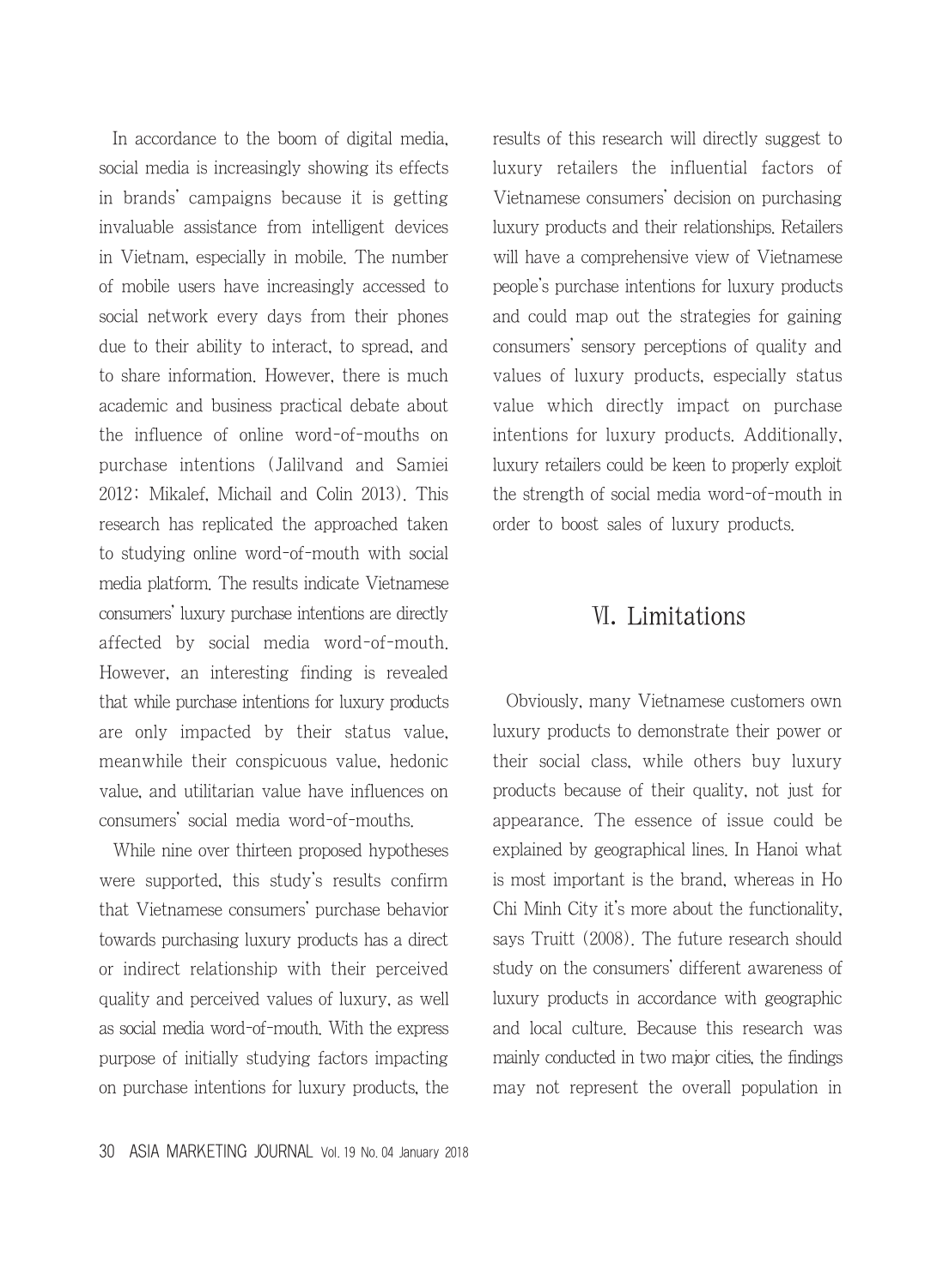Vietnam. The further studies should re-examine these effect factors in other cities and measure how the local cultures impact on consumers' perceptions as well as purchases intentions. Future studies could also explore the mediate components of personal commitment to repurchase intentions for luxury products. Next, the research has just studied the indirectly influential factors, social media word-of-mouth, on purchase intentions for luxury products. The future research should measure the impact of other types of wordof-mouth, including offline word-of-mouth and online word-of-mouth in forums, blogs, and so on. Moreover, social media word-of-mouth can be both negative and positive, the future research should measure how negative and positive social media word-of-mouth influences consumer purchase behavior. While this study presented generally Vietnamese consumers' views on luxury products and the affective factors of luxury purchase intentions, the further researched may examine the difference in consumers' attitudes and behaviors between who have bought and/or used luxury products and who have not bought and used yet. Comparative studies will give marketers reasonable opportunities for segmenting the market and matching their product offering to each market segment.

> $\langle$ Received October 1. 2017 $\rangle$ <Accepted January 28. 2018>

### References

- Aaker, D. A. (1992). Managing brand equity: capitalizing on the value of a brand name. Journal of Marketing, 56(2), 125-128.
- Agbonifoh, B. A., & Elimimian, J. U. (1999). Attitudes of developing counties towards "country-of-origin" products in an era of multiple brands. Journal of International Consumer Marketing, 11(4), 97-116.
- Bearden, W. O., & Etzel, M. J. (1982). Reference group influence on product and brand purchase decisions. Journal of consumer research, 9(2), 183-194.
- Belk, R. W., Bahn, K. D., & Mayer, R. N. (1982). Developmental recognition of consumption symbolism. Journal of consumer research, 9(1), 4-17.
- Berthon, P., Pitt, L., Parent, M., & Berthon, J. P. (2009). Aesthetics and ephemerality: observing and preserving the luxury brand. California management review, 52(1), 45- 66.
- Besanko, D., & Braeutigam, R. R. (2005). Microeconomics. Hoboken.NJ: John Wiley and Sons.
- Bian, Q., & Forsythe, S. (2012). Purchase intention for luxury brands: A cross cultural comparison. Journal of Business Research, 65(10), 1443-1451.
- Boksberger, P. E., & Melsen, L. (2011). Perceived value: a critical examination of definitions,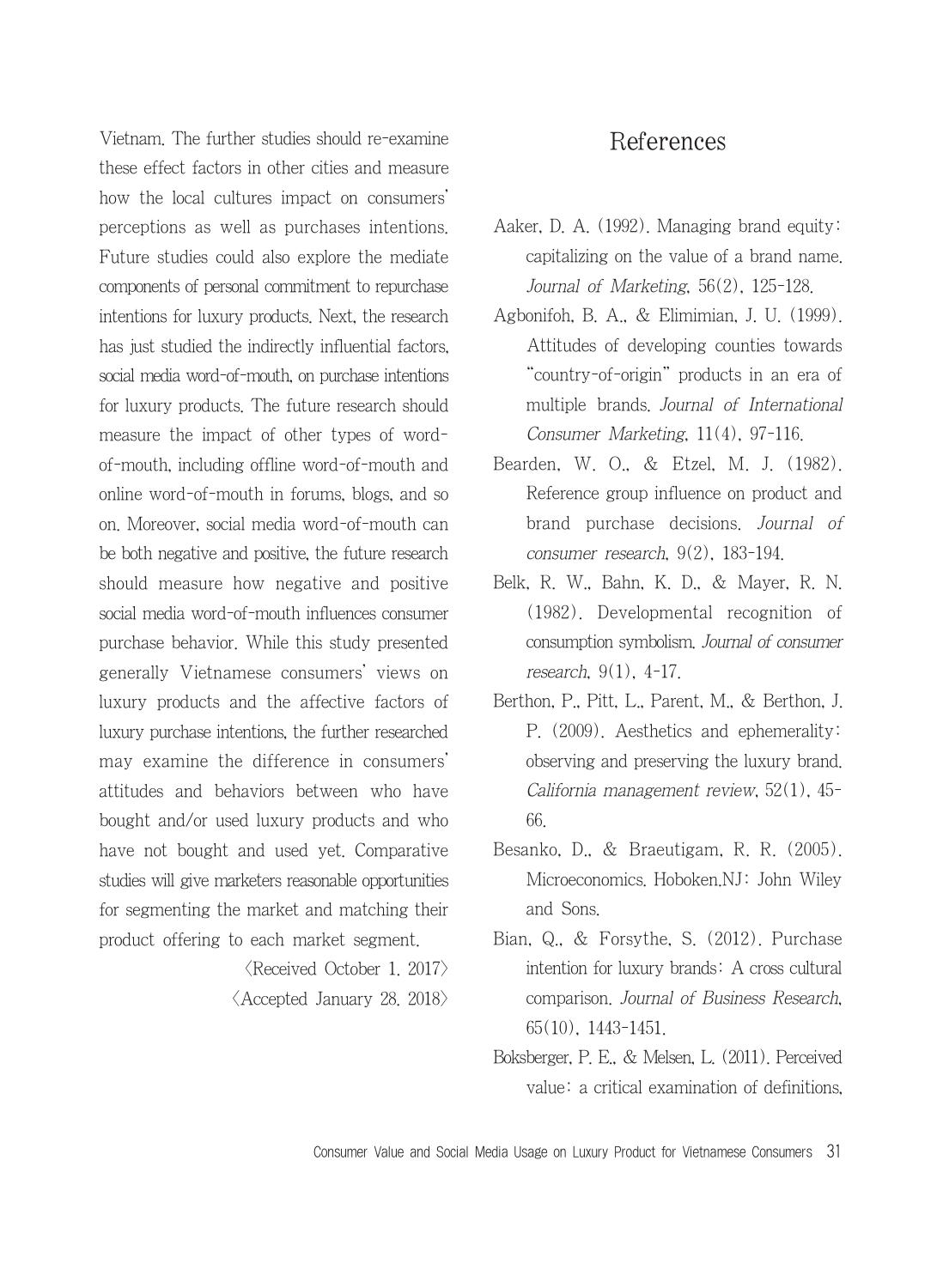concepts and measures for the service industry. Journal of services marketing, 25(3), 229-240.

- Bourne, F. S. (1957). Group influence in marketing and public relations. Some applications of behavioral research, 207- 255.
- Brucks, M., Zeithaml, V. A., & Naylor, G. (2000). Price and brand name as indicators of quality dimensions for consumer durables. Journal of the academy of marketing science, 28(3), 359-374.
- Brun, A., & Castelli, C. (2013). The nature of luxury: a consumer perspective. International Journal of Retail & Distribution Management, 41(11/12), 823-847.
- Cronin, J. J., Brady, M. K., & Hult, G. T. M. (2000). Assessing the effects of quality, value, and customer satisfaction on consumer behavioral intentions in service environments. Journal of retailing, 76(2), 193-218.
- D'arpizio, C., Levato, F., Zito, D., & de Montgolfier, J. (2015). Luxury goods worldwide market study. Bain and Company.
- Dichter, E. (1960). The strategy of desire. Transaction Publishers.
- Diniz, C. (2014). The luxury market in Brazil: Market opportunities and potential. Springer.
- Dittmar, H. (1994). Material possessions as stereotypes: Material images of different socio-economic groups. Journal of Economic psychology, 15(4), 561-585.
- Dodds, W. B., Monroe, K. B., & Grewal, D.

(1991). Effects of price, brand, and store information on buyers' product evaluations. Journal of marketing research, 307-319.

- Etzioni, A.  $(1968)$ . The active society: a theory of societal and political processes (No. HM101. E89 1968.) New York: Free Press.
- Garfein, R. T. (1989). Cross-cultural perspectives on the dynamics of prestige. Journal of services marketing, 3(3), 17-24.
- Goody, J. (2006). From misery to luxury. Social Science Information, 45(3), 341-348.
- Gorrab, D., 2013. Global Luxury Goods Sales Exceed US\$318 Billion. Retrieved from Market Wired, 10-8.
- Grewal, D., Iyer, G. R., Krishnan, R., & Sharma, A. (2003). The Internet and the price–value–loyalty chain. Journal of Business Research, 56(5), 391-398.
- Grewal, D., Monroe, K. B., & Krishnan, R. (1998). The effects of price-comparison advertising on buyers' perceptions of acquisition value, transaction value, and behavioral intentions. The Journal of Marketing, 46-59.
- Grossman, G. M., & Shapiro, C. (1988). Foreign counterfeiting of status goods. The Quarterly Journal of Economics, 103(1), 79-100.
- Groth, J. C., & McDaniel, S. W. (1993). The exclusive value principle: the basis for prestige racing. Journal of Consumer Marketing, 10(1), 10-16.
- Harris, L. C., & Goode, M. M. (2004). The four levels of loyalty and the pivotal role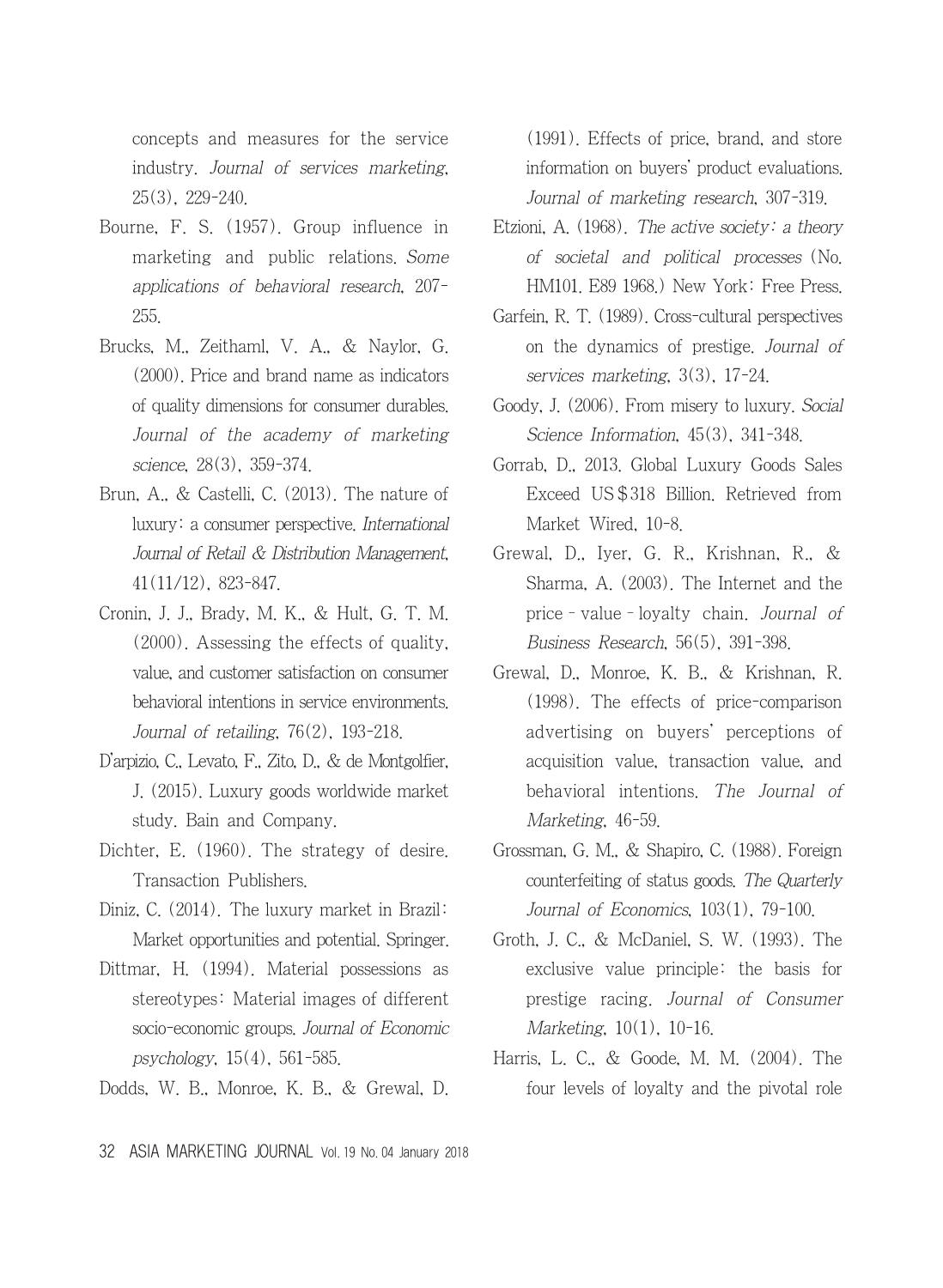of trust: a study of online service dynamics. Journal of retailing,  $80(2)$ , 139-158.

- Heath, M. C. (2000). Hypersensitive responserelated death. In Programmed cell death in higher plants (pp. 77-90). Springer Netherlands.
- Herche, J. (1992). A note on the predictive validity of the CETSCALE. Journal of the Academy of Marketing Science, 20(3), 261-264.
- Hirschman, E. C., & Holbrook, M. B. (1982). Hedonic consumption: emerging concepts, methods and propositions. The Journal of Marketing, 92-101.
- Hung, K. P., Huiling Chen, A., Peng, N., Hackley, C., Amy Tiwsakul, R., & Chou, C. L. (2011). Antecedents of luxury brand purchase intention. Journal of Product & Brand Management, 20(6), 457-467.
- Jalilvand, R. M., & Samiei, N. (2012). The effect of electronic word of mouth on brand image and purchase intention: An empirical study in the automobile industry in Iran. Marketing Intelligence & Planning, 30(4), 460-476.
- Jin, B., & Gu Suh, Y. (2005). Integrating effect of consumer perception factors in predicting private brand purchase in a Korean discount store context. Journal of Consumer Marketing, 22(2), 62-71.
- Kietzmann, J. H., Hermkens, K., McCarthy, I. P., & Silvestre, B. S. (2011). Social media? Get serious! Understanding the functional

building blocks of social media. Business horizons, 54(3), 241-251.

- Kim, A. J., & Ko, E. (2012). Do social media marketing activities enhance customer equity? An empirical study of luxury fashion brand. Journal of Business Research, 65(10), 1480-1486.
- Kim, Y., & Wingate, N. (2017). Narrow, powerful, and public: the influence of brand breadth in the luxury market. Journal of Brand Management, 1-14.
- Kline, R. B. (2015). Principles and practice of structural equation modeling. Guilford publications.
- Hung, K. P., Huiling Chen, A., Peng, N., Hackley, C., Amy Tiwsakul, R., & Chou, C. L. (2011). Antecedents of luxury brand purchase intention. Journal of Product & Brand Management, 20(6), 457-467.
- Lau, G. T.,  $\&$  Ng, S.  $(2001)$ . Individual and situational factors influencing negative wordof-mouth behaviour. Canadian Journal of Administrative Sciences/Revue Canadienne des Sciences de l'Administration, 18(3), 163-178.
- Lee, R. (2012). Luxury report: Vietnam a growth hot spot, Retrieved from Campaign Asia-Pacific, 12(2).
- Lee, J., & Nguyen, M. J. (2017). Product attributes and preference for foreign brands among Vietnamese consumers. Journal of Retailing and Consumer Services, 35, 76- 83.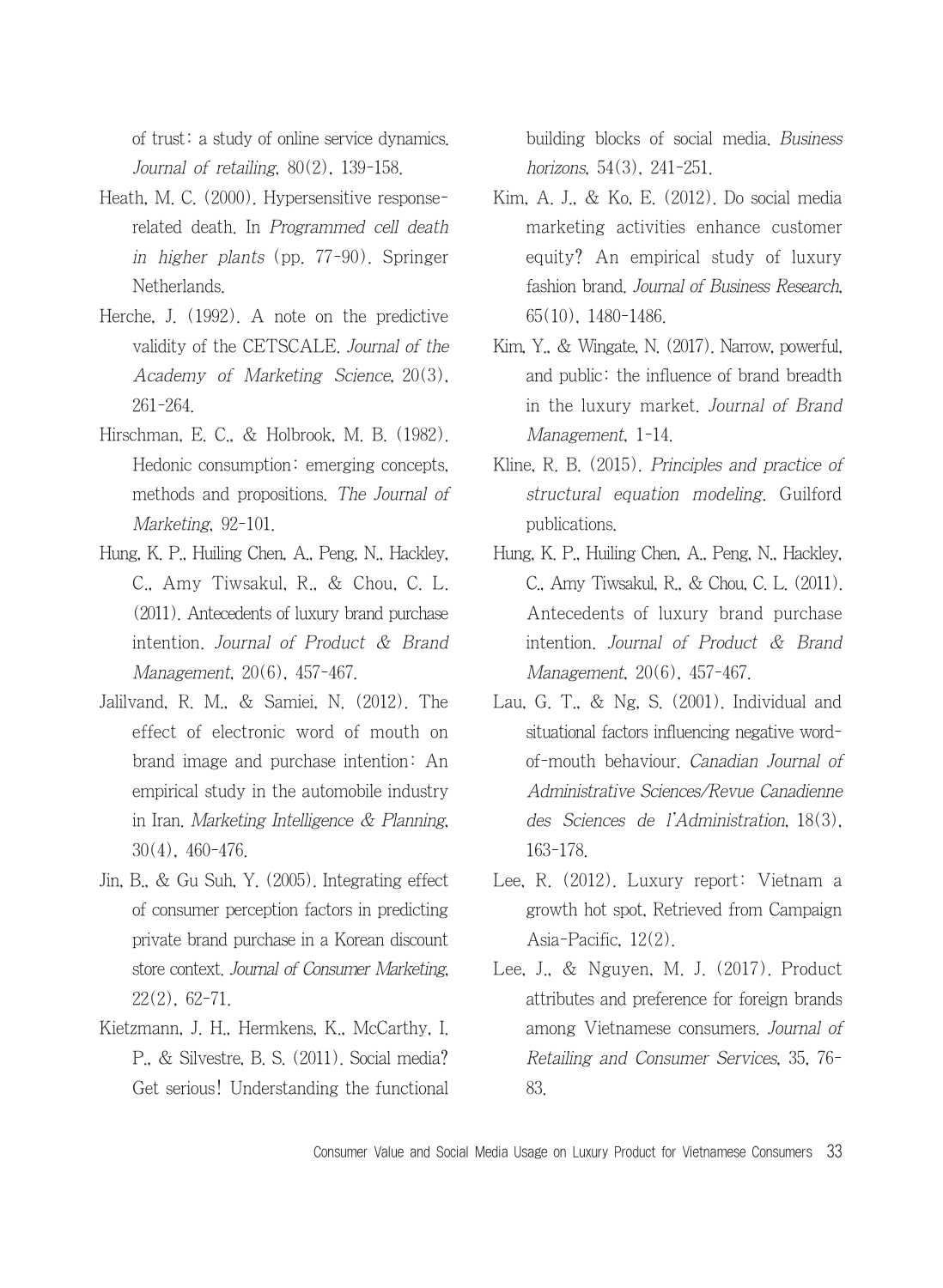- Mai, N. T. T., & Tambyah, S. K. (2011). Antecedents and consequences of status consumption among urban vietnamese consumers. Organizations and Markets in Emerging Economies, 2(1).
- Maruyama, M., & Trung, L. V. (2009). High shopping frequency of Vietnamese consumers: theory and measurement. Applied Economics Letters, 16(4), 411-415.
- Matthaes, R. (2006). The middle class has landed, Vietnam Investment Review, 20.
- McCracken, G. (1990). Culture and consumer behaviour: An anthropological perspective. Journal of the Market Research Society, 32(1), 3.
- McDonald, H., Darbyshire, P., & Jevons, C. (2000). Shop often, buy little: The Vietnamese reaction to supermarket retailing. Journal of Global Marketing, 13(4), 53-71.
- Mikalef, P., Giannakos, M., & Pateli, A. (2013). Shopping and word-of-mouth intentions on social media. Journal of theoretical and applied electronic commerce research, 8(1), 17-34.
- Nabi, R. L., & Hendriks, A. (2003). The persuasive effect of host and audience reaction shots in television talk shows. Journal of Communication, 53(3), 527-543.
- Nambisan, S., & Baron, R. A. (2007). Interactions in virtual customer environments: Implications for product support and customer relationship management. Journal of interactive marketing, 21(2), 42-62.
- Neate, R., 2013. Recession bypasses market for luxury goods. The Guardian, 2(15).
- Nueno, J. L., & Quelch, J. A. (1998). The mass marketing of luxury. Business Horizons, 41(6), 61-68.
- O'cass, A., & McEwen, H. (2004). Exploring consumer status and conspicuous consumption. Journal of consumer behaviour, 4(1), 25- 39.
- Okazaki, S. (2009). The Tactical Use of Mobile Marketing: How Adolescents9 Social Networking Can Best Shape Brand Extensions. Journal of Advertising Research, 49(1), 12-26.
- Overby, J. W., & Lee, E. J. (2006). The effects of utilitarian and hedonic online shopping value on consumer preference and intentions. Journal of Business research, 59(10), 1160- 1166.
- Patterson, P. G., & Spreng, R. A. (1997). Modelling the relationship between perceived value, satisfaction and repurchase intentions in a business-to-business, services context: an empirical examination. International Journal of service Industry management, 8(5), 414-434.
- Petty, R. E., & Cacioppo, J. T. (1986). Message elaboration versus peripheral cues. In Communication and Persuasion(pp. 141- 172). Springer, New York, NY.
- Phau, I., & Prendergast, G. (2000). Consuming luxury brands: the relevance of the 'rarity principle'. The Journal of Brand Management,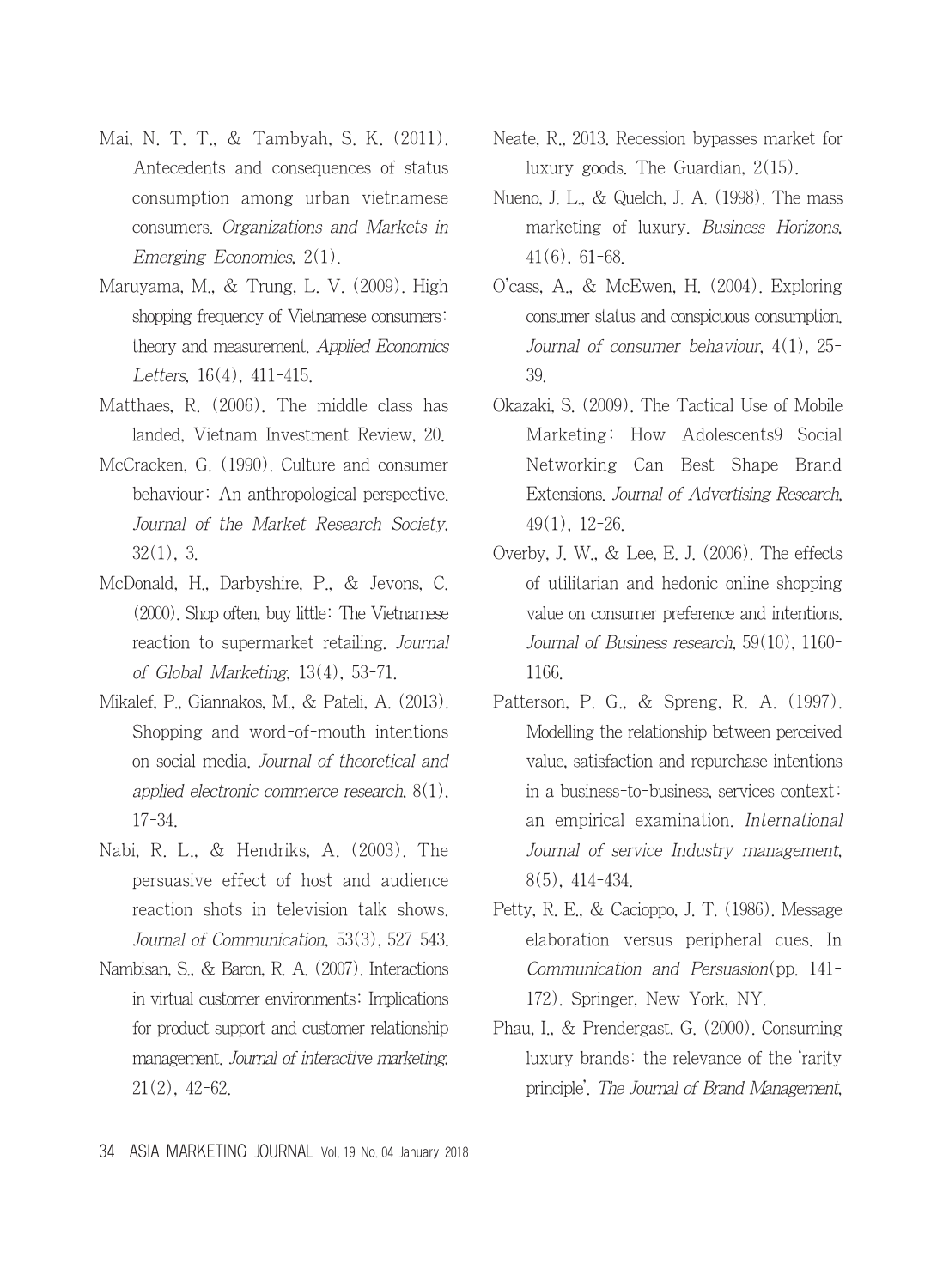8(2), 122-138.

- Rao, A. R., & Monroe, K. B. (1989). The effect of price, brand name, and store name on buyers' perceptions of product quality: An integrative review. Journal of marketing Research, 351-357.
- Roux, E. (1995). Consumer evaluation of luxury brand extensions. In: EMAC Conference, May, ESSEC, Paris. 1971-1980.
- Sabiote, C. M., Frías, D. M., & Castañeda, J. A. (2013). The moderating effect of culture on overall perceived value in the online purchasing process. Service Business, 7(1), 83-102.
- Sashi, C. M. (2012). Customer engagement, buyer-seller relationships, and social media. Management decision, 50(2), 253-272.
- Sheth, J. N., Newman, B. I., & Gross, B. L. (1991a). Consumption values and market choices: Theory and applications. Cincinnati, OH: South-Western Pub.
- Sheth, J. N., Newman, B. I., & Gross, B. L. (1991b). Why we buy what we buy: A theory of consumption values. Journal of business research, 22(2), 159-170.
- Shih, H. P., Lai, K. H., & Cheng, T. C. E. (2013). Informational and relational influences on electronic word of mouth: An empirical study of an online consumer discussion forum. International Journal of Electronic Commerce, 17(4), 137-166.
- Shukla, P. (2010). Status consumption in crossnational context: Socio-psychological, brand

and situational antecedents. International Marketing Review, 27(1), 108-129.

- Shukla, P. (2011). Impact of interpersonal influences, brand origin and brand image on luxury purchase intentions: Measuring interfunctional interactions and a crossnational comparison. Journal of world business, 46(2), 242-252.
- Shukla, P. (2012). The influence of value perceptions on luxury purchase intentions in developed and emerging markets. International Marketing Review, 29(6), 574-596.
- Shultz, C. J. (1994). Balancing policy, consumer desire and corporate interests: considerations for market entry in Vietnam. The Columbia Journal of World Business, 29(4), 42-52.
- Srinivasan, N., & Ratchford, B. T. (1991). An empirical test of a model of external search for automobiles. Journal of Consumer research, 18(2), 233-242.
- Strahilevitz, M., & Myers, J. G. (1998). Donations to charity as purchase incentives: How well they work may depend on what you are trying to sell. Journal of consumer research, 24(4), 434-446.
- Sweeney, J. C., & Soutar, G. N. (2001). Consumer perceived value: The development of a multiple item scale. Journal of retailing, 77(2), 203-220.
- Teas, R. K., & Agarwal, S. (2000). The effects of extrinsic product cues on consumers' perceptions of quality, sacrifice, and value.